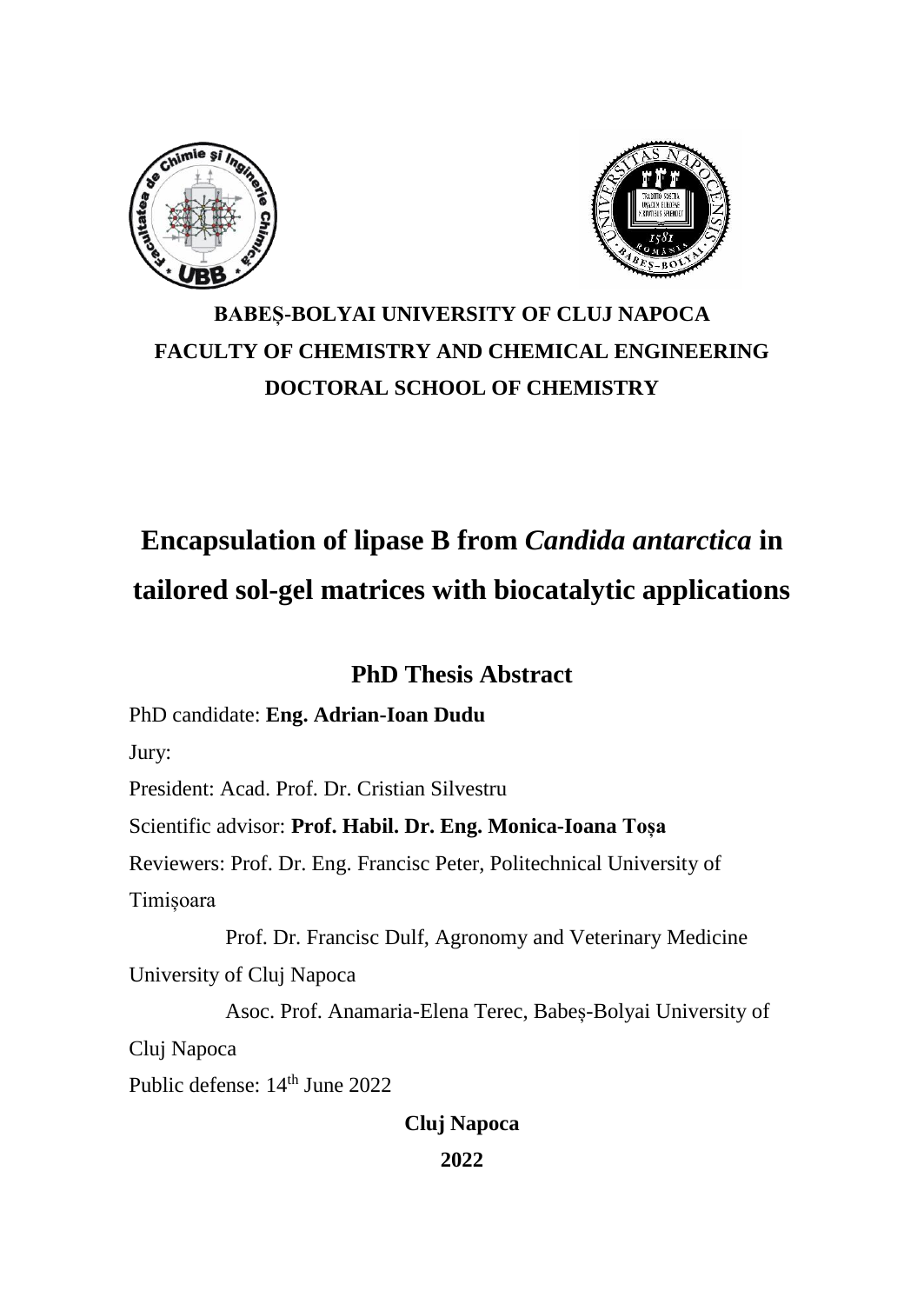# **Table of contents**

| 4.1. Biocatalytic route towards aroma compounds using lipase B from       |  |
|---------------------------------------------------------------------------|--|
| 4.1.1. Enzymatic synthesis of anisyl propionate mediated by lipase B      |  |
|                                                                           |  |
|                                                                           |  |
|                                                                           |  |
|                                                                           |  |
| 4.1.1.2.3. Influence of the quantity of molecular sieves on anisyl        |  |
|                                                                           |  |
|                                                                           |  |
|                                                                           |  |
| 4.1.2. Solvent-free synthesis of short-chain aroma esters 15              |  |
|                                                                           |  |
|                                                                           |  |
| 4.1.2.2.1. Lipase immobilization by sol-gel entrapment 15                 |  |
|                                                                           |  |
|                                                                           |  |
| 4.1.2.2.3.1. The effect of alcohol: lipase weight ratio  17               |  |
|                                                                           |  |
|                                                                           |  |
| 4.1.2.2.4. Enzymatic synthesis of natural flavor esters in a solvent-free |  |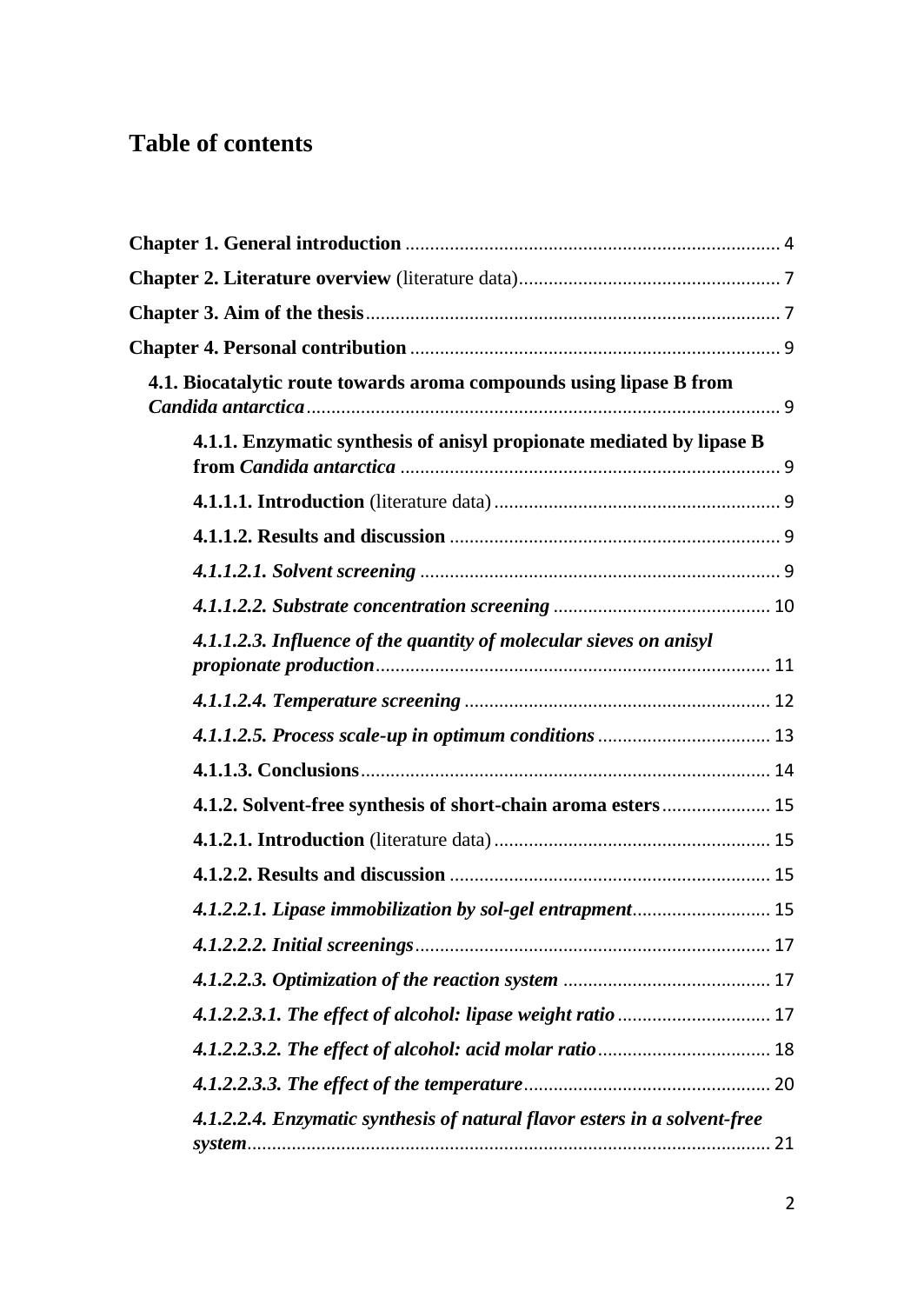| 4.1.2.2.5. Time course of the esterification of butyric acid with 1-hexanol                                                                    |  |
|------------------------------------------------------------------------------------------------------------------------------------------------|--|
|                                                                                                                                                |  |
| 4.1.2.2.7. Preparative scale enzymatic esterification of 1-hexanol with<br>butyric and hexanoic acid and sustainability metrics evaluation  25 |  |
|                                                                                                                                                |  |
| 4.2. Deep eutectic solvents as additives in the encapsulation of lipase B from                                                                 |  |
|                                                                                                                                                |  |
|                                                                                                                                                |  |
|                                                                                                                                                |  |
|                                                                                                                                                |  |
|                                                                                                                                                |  |
|                                                                                                                                                |  |
|                                                                                                                                                |  |
|                                                                                                                                                |  |
|                                                                                                                                                |  |
|                                                                                                                                                |  |
| 4.2.2.4. Substrate concentration screening in optimum conditions  34                                                                           |  |
| 4.2.2.5. Synergic effect of additives in case of the optimum biocatalyst  35                                                                   |  |
| 4.2.2.6. Expanding the substrate domain of the optimum biocatalyst  37                                                                         |  |
|                                                                                                                                                |  |
|                                                                                                                                                |  |
|                                                                                                                                                |  |
|                                                                                                                                                |  |

**Key words**: biocatalysis, enzymatic kinetic resolution, enzymatic esterification, enzymatic transesterification, lipase, sol-gel immobilization, solvent-free synthesis, green chemistry, chromatographic separation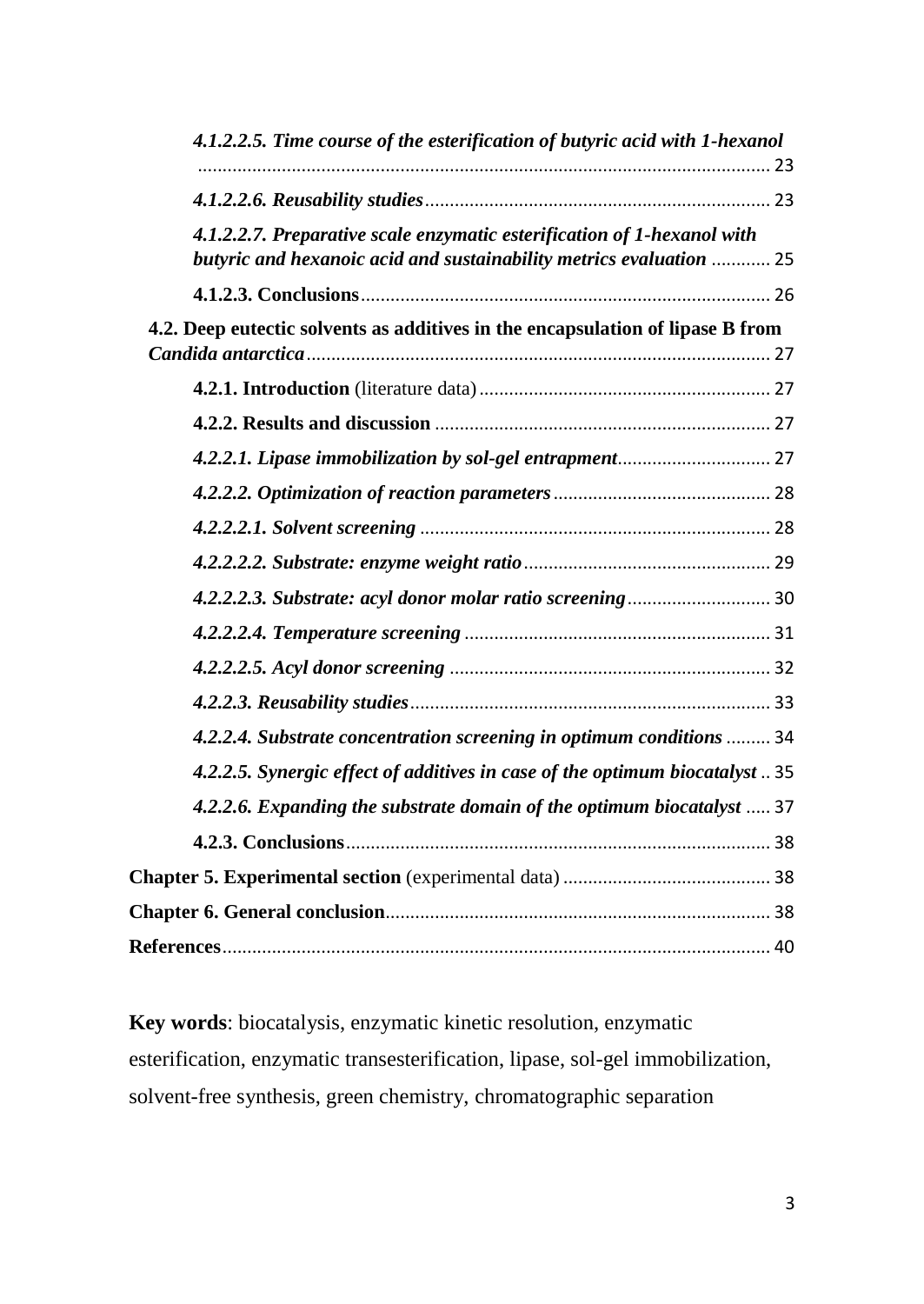## <span id="page-3-0"></span>**Chapter 1. General introduction**

Biocatalysis is a very important area of research in today's scientific life. The consumers have increased reservations in using products obtained *via* classic chemical synthesis, especially those used in food, cosmetic and pharmaceutical industries. The most widely applied method for obtaining aroma compounds is the extraction from natural sources, however this method presents low extraction yields. In order to solve the limitations of the two previously mentioned methods used in the food industry, an increased interest in alternative biocatalytic routes is remarked, as shown by the increased number of scientific publications on this subject.

Biocatalytic processes use as catalysts either isolated enzymes or whole cells. The application of enzymes in industrial processes depends on the catalytic activity and selectivity of the enzyme and it depends on the enzyme stability and recyclability. The stability and recyclability of an enzyme directly influences the productivity of the process, therefore the economic feasibility of the process is strongly related to these two factors. To increase the enzyme's stability and recyclability, important efforts were made to find the optimum immobilization method. By immobilization, the activity of the enzyme can also be altered. In order to preserve the enzyme stability, some additives might be added during the immobilization step.

Short-chain esters with aliphatic or aromatic structures are a class of compounds used particularly as aroma compounds in the food industry. They can be obtained *via* the direct esterification of a short-chain fatty acid with an alcohol. The by-product of the esterification is water, which shifts the reaction equilibrium towards substrate regeneration, if not properly removed from the reaction system. Several means to remove the formed water can be employed, such as the use of molecular sieves, or by applying vacuum (if the process is solvent-free).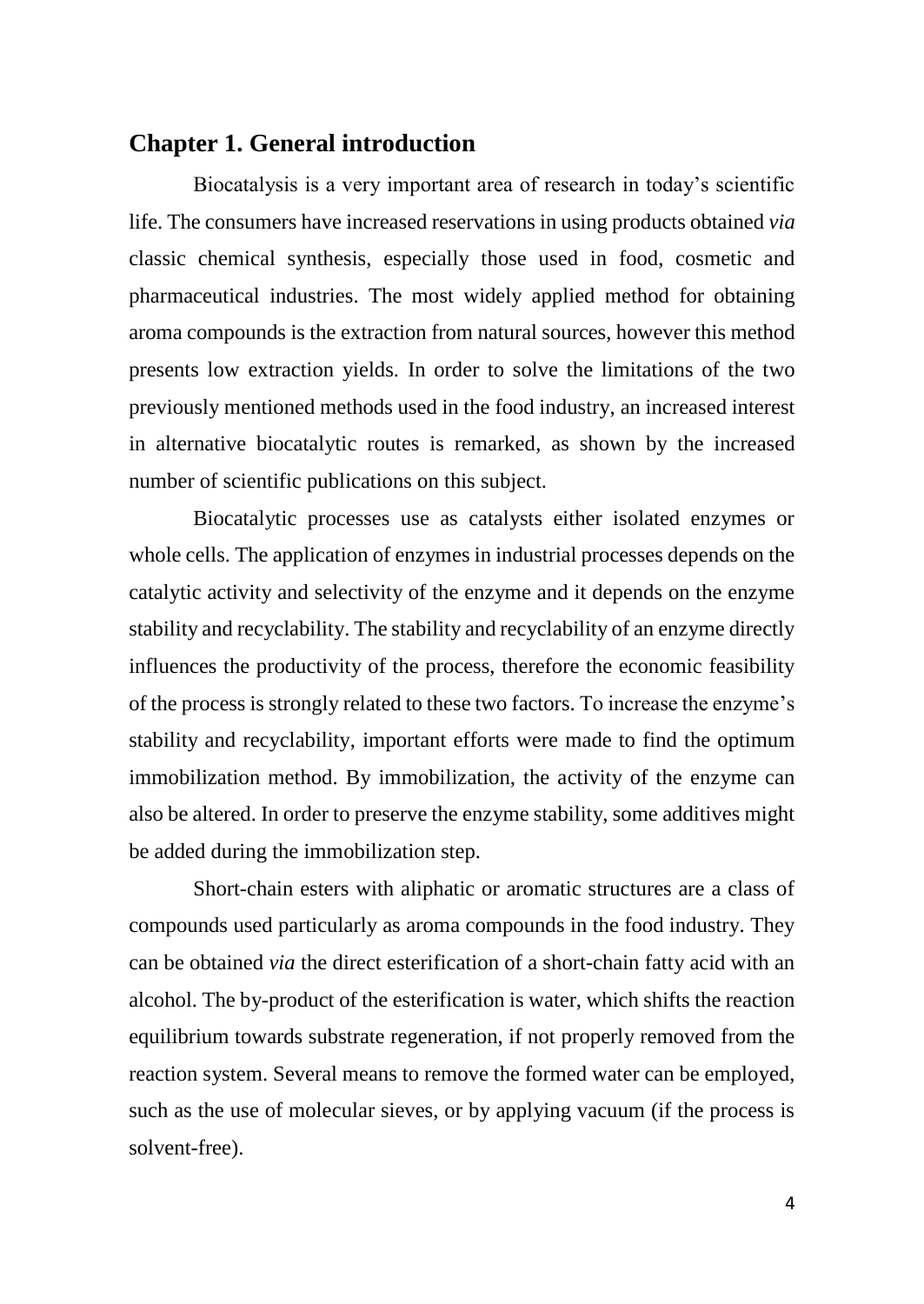The two enantiomers of a chiral compound can have different biological activities when discussing about the pharmaceutical industry, or different organoleptic properties when the food industry is in question. Enzymes can be employed in processes to obtain optically pure compounds, *via* enzymatic kinetic resolutions, or dynamic kinetic resolutions. The selectivity of the enzyme is a very important factor in this case, as the enantiopreference of the enzyme directly influences the optical purity of the obtained compound. Another important aspect that is worth mentioning is the method used for product(s) extraction from the reaction, as it needs to be carefully chosen in order to enable high-yield product(s) recovery.

The present thesis addresses several aspects regarding the use of CaL-B to obtain short-chain flavor esters used as additives in the food industry in a solvent-free system and also the use of DES as additives in the encapsulation of CaL-B *via* the sol-gel technique and its applicability in EKR processes to obtain enantiopure chiral building-blocks used in the pharmaceutical industry.

The first part of Chapter 4 (Personal contribution), **Biocatalytic route towards aroma compounds using lipase B from** *Candida antarctica*, describes the use of two different immobilized forms of CaL-B, one obtained by adsorption on a macroporous resin (commercially available as Novozym 435) and the second obtained by encapsulation of CaL-B in a sol-gel matrix to obtain aroma compounds with aromatic and aliphatic structures. A green and sustainable process used to synthesize these compounds is described in this part of the chapter.

The second part of Chapter 4, **Deep eutectic solvents as additives in the encapsulation of lipase B from** *Candida antarctica*, describes the novel use of DESs in the encapsulation of CaL-B *via* the sol-gel technique in comparison with the more traditional ILs. The novel biocatalysts were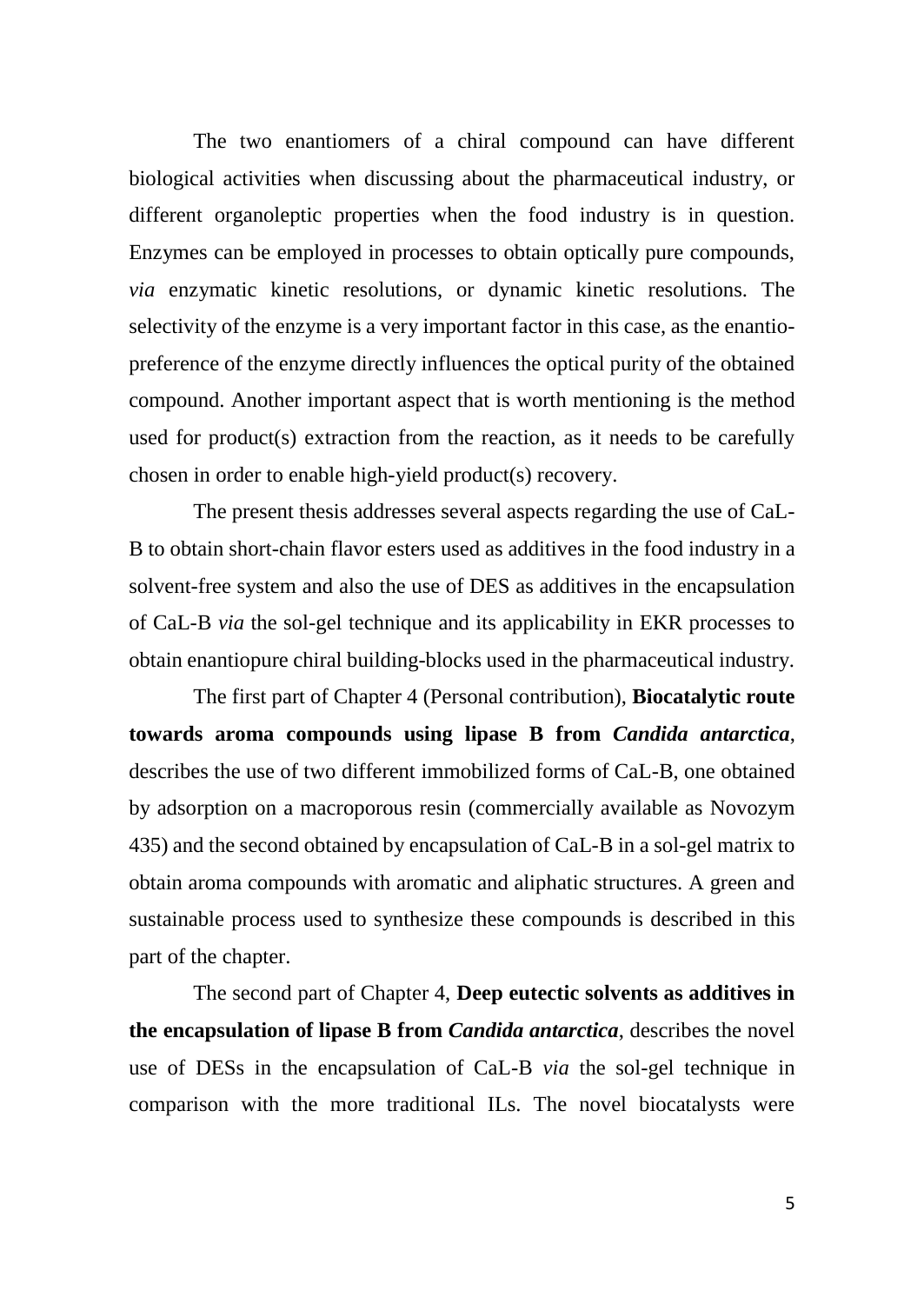successfully applied in the transesterification of 1-phenylethanol, which is a compound of great interest for the pharmaceutical industry.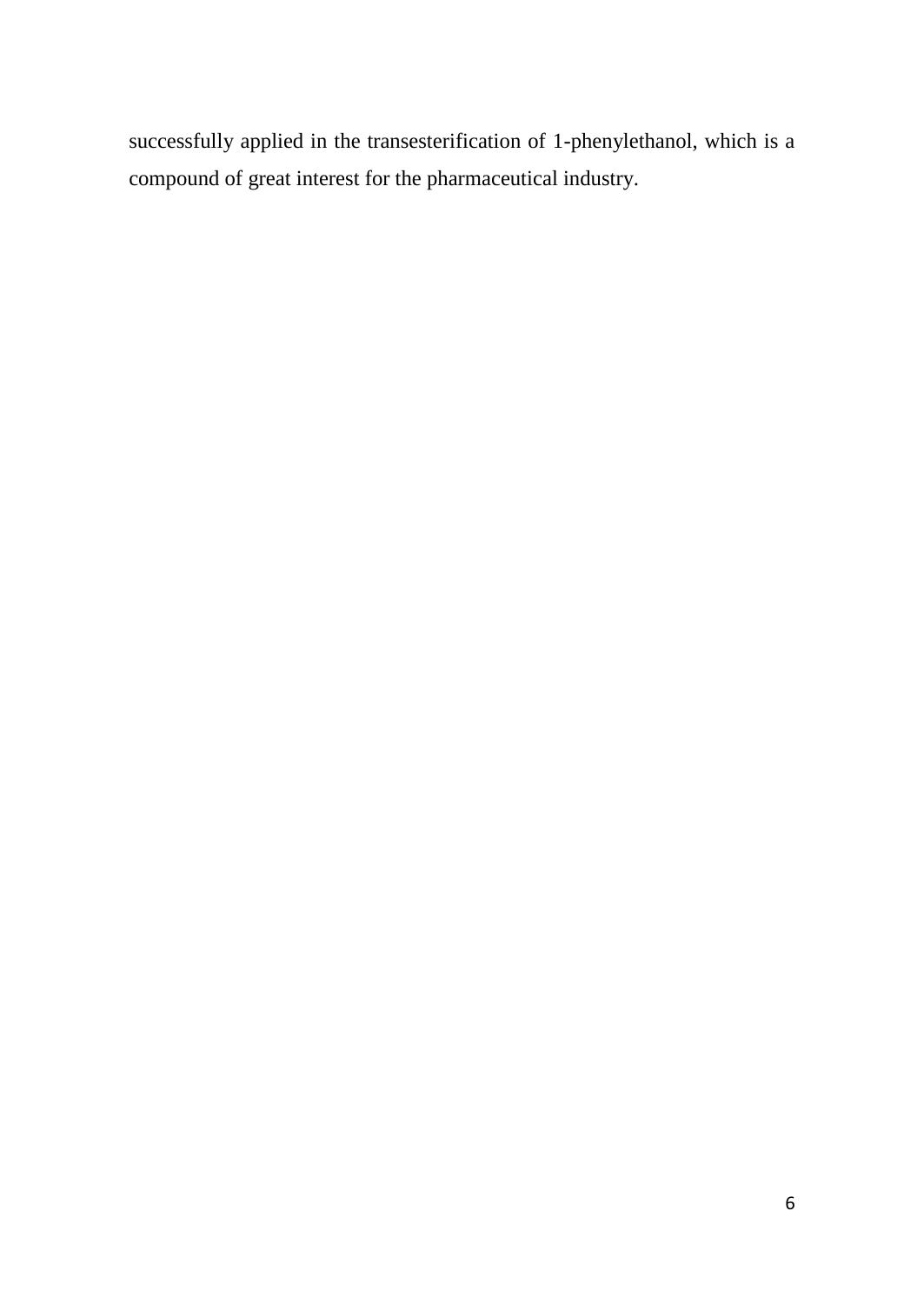# <span id="page-6-0"></span>**Chapter 2. Literature overview** (literature data)

# <span id="page-6-1"></span>**Chapter 3. Aim of the thesis**

 to develop robust and efficient biocatalysts by entrapping lipase B from *Candida antarctica* in tailored silica matrices *via* the sol-gel method;



Free Lipase

**Entrapped Lipase** 

**Figure 1.** Entrapment of a lipase *via* the sol-gel method.

 to develop a green and sustainable process for the synthesis of aroma esters with both aliphatic and aromatic moieties by direct esterification of various alcohols with different acids, mediated by CaL-B entrapped in tailored silica matrix;



**Figure 2.** Green process for the synthesis of aroma esters with aliphatic structure.

 to prove the efficient use of biocatalysts obtained *via* the sol-gel encapsulation of CaL-B using DESs as additives during the immobilization in the transesterification of 1-phenylethanol, an important chiral building block in the pharmaceutical industry.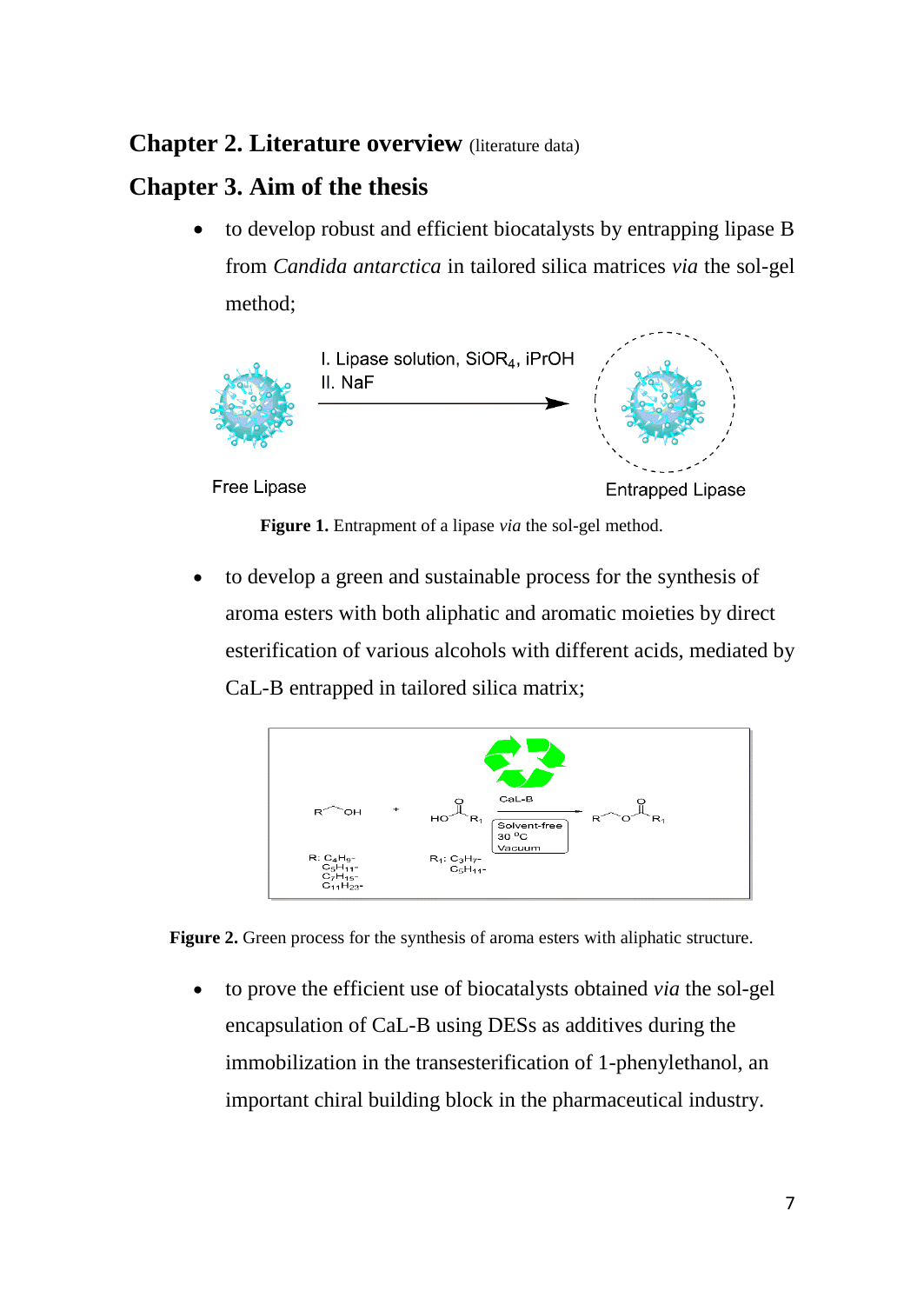

**Figure 3.** Transesterification of 1-phenylethanol mediated by CaL-B encapsulated in a solgel matrix using DESs as additives.

Non-chiral aroma esters were chosen as compounds of interest due to their use in the food industry as flavors. Some of the obtained aroma esters are also used in the cosmetics industry as fragrances. The transesterification of 1 phenylethanol was chosen as model reaction for testing the novel obtained biocatalysts due to the compound importance in the pharmaceutical industry as a chiral building block and also due to its use as fragrance in the cosmetics industry.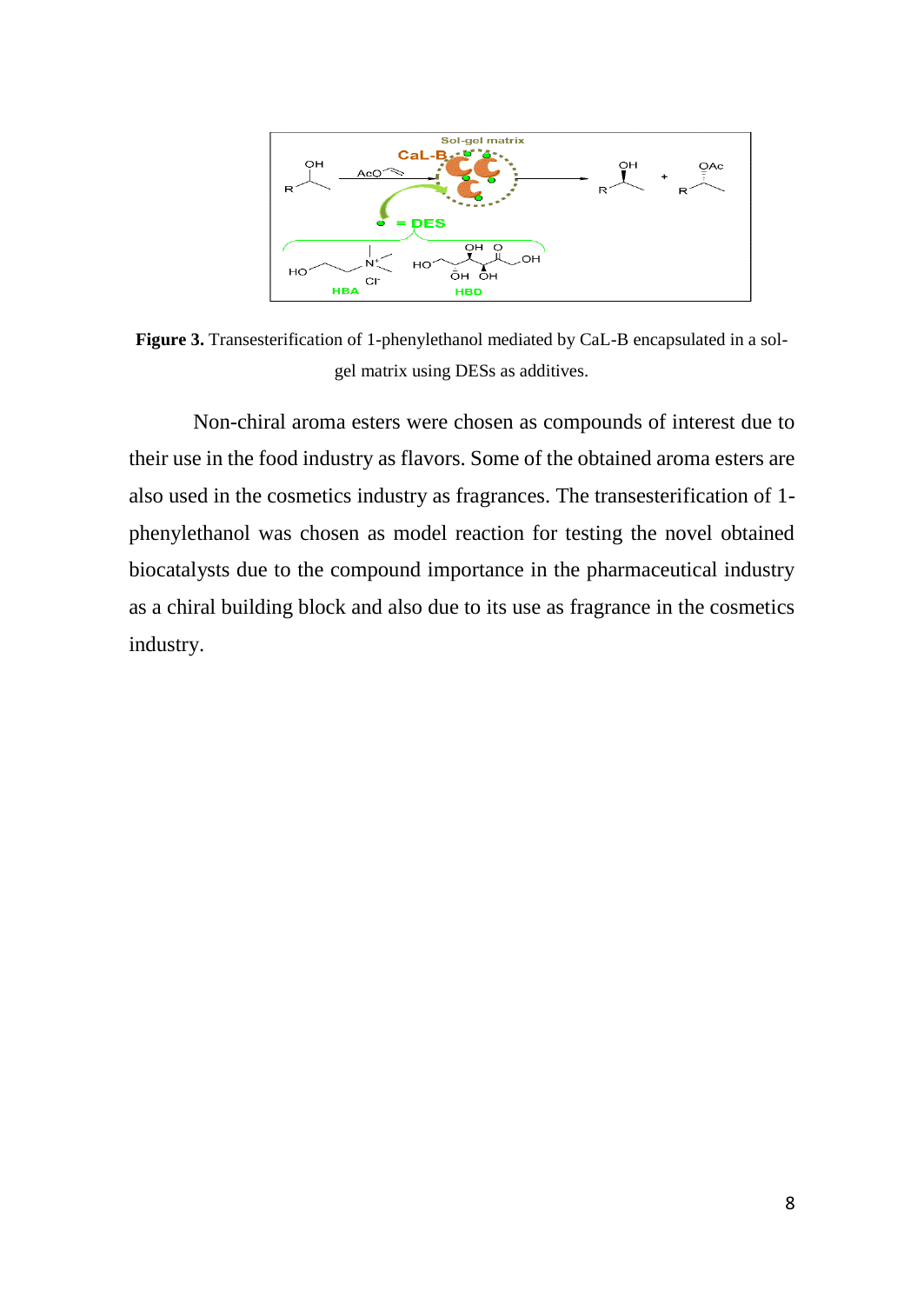# <span id="page-8-0"></span>**Chapter 4. Personal contribution**

# <span id="page-8-1"></span>**4.1. Biocatalytic route towards aroma compounds using lipase B from**  *Candida antarctica*

# <span id="page-8-2"></span>**4.1.1. Enzymatic synthesis of anisyl propionate mediated by lipase B from** *Candida antarctica*

This chapter of the thesis describes the use of a commercially available biocatalyst (Novozym 435) in a bioprocess for the synthesis of anisyl propionate which is a flavor and fragrant agent used in the food and cosmetic industries.

### <span id="page-8-3"></span>**4.1.1.1. Introduction** (literature data)

### <span id="page-8-4"></span>**4.1.1.2. Results and discussion**

Analytical scale experiments were carried out in order to optimize the parameters for the esterification of benzyl alcohol with propionic acid. Based on the obtained results further experiments were performed in order to maximize the productivity of the process. In order to achieve total conversion of anisyl alcohol into the desired product (anisyl propionate) the reaction equilibrium had to be shifted towards product formation and in order to do that, molecular sieves were used for the efficient removal of the water formed in the system, as seen in **Scheme 1**.



**Scheme 1.** Enzymatic synthesis of anisyl propionate *via* direct esterification of anisyl alcohol with propionic acid in 2-Methyl-THF mediated by Novozym 435 in the presence of molecular sieves.

### <span id="page-8-5"></span>*4.1.1.2.1. Solvent screening*

In order to find the optimal solvent for anisyl propionate synthesis five solvents with different polarities were tested, as seen in **Figure 4**.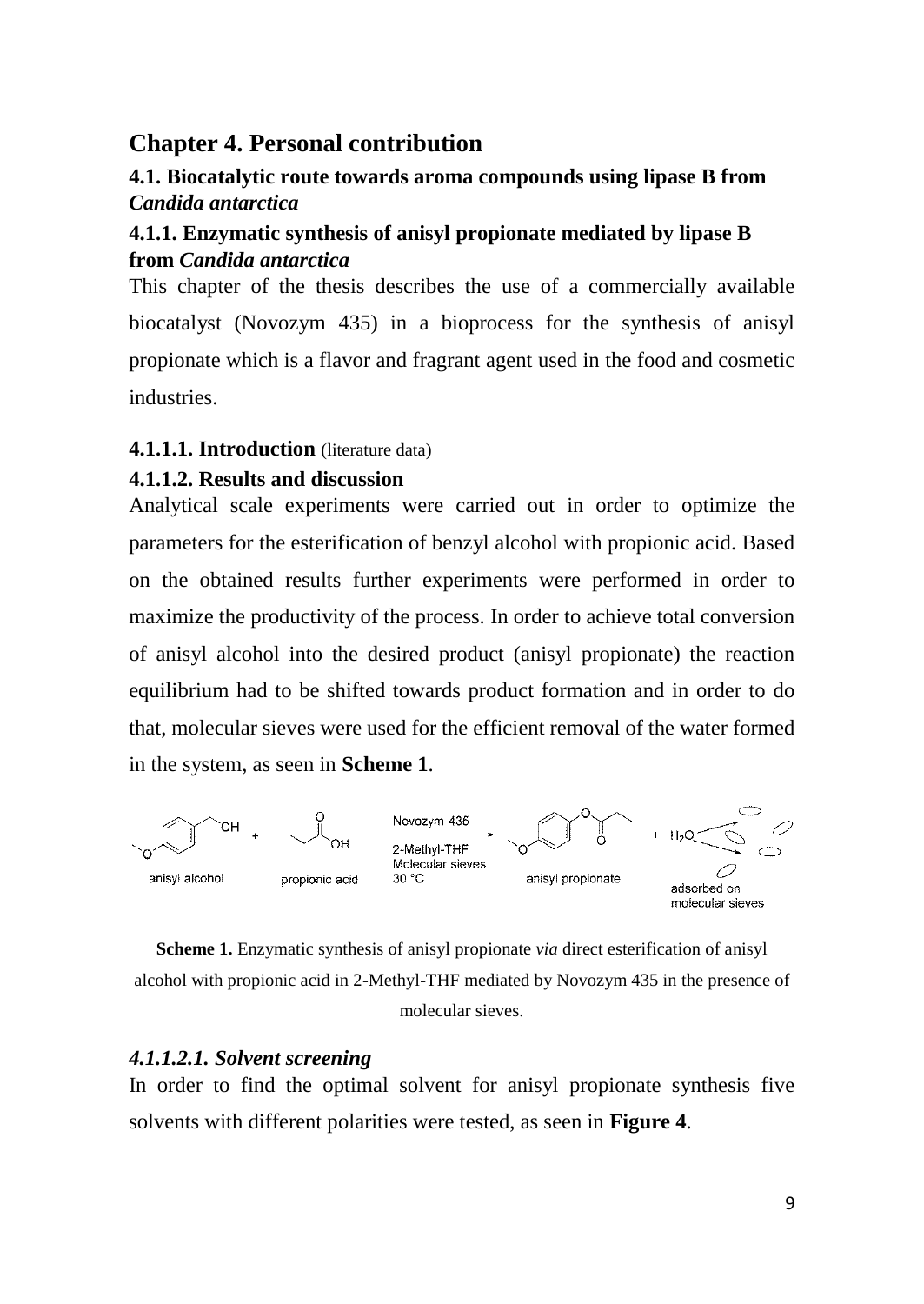

**Figure 4.** Solvent screening for anisyl propionate synthesis. Reaction conditions: 10 mM anisyl alcohol, 2 equiv. propionic acid, 25 mg Novozym 435, 1 mL solvent, 50 mg molecular sieves, 800 rpm, 30 °C, 12 hours.

High enzymatic activity was found in *n*-hexane and *iso*-octane (over 98%) as well as in etheric solvents (MTBE and 2-Methyl-THF, ~96%). When using acetone as solvent the conversion reached a much lower value (~65%). Considering its classification as a green solvent and the fact that high conversion value was obtained when using it as solvent for anisyl propionate production 2-Methyl-THF was chosen as optimal solvent and was used for further optimizations.

#### <span id="page-9-0"></span>*4.1.1.2.2. Substrate concentration screening*

The productivity of a process is directly dependent on the substrate concentration and for this the substrate concentration was varied (10-50 mM) and its influence over the reaction conversion was evaluated. Other reaction parameters such as alcohol: acid molar *ratio* (1:2), Novozym 435 (25 mg/mL) and molecular sieves (50 mg/mL) were kept constant.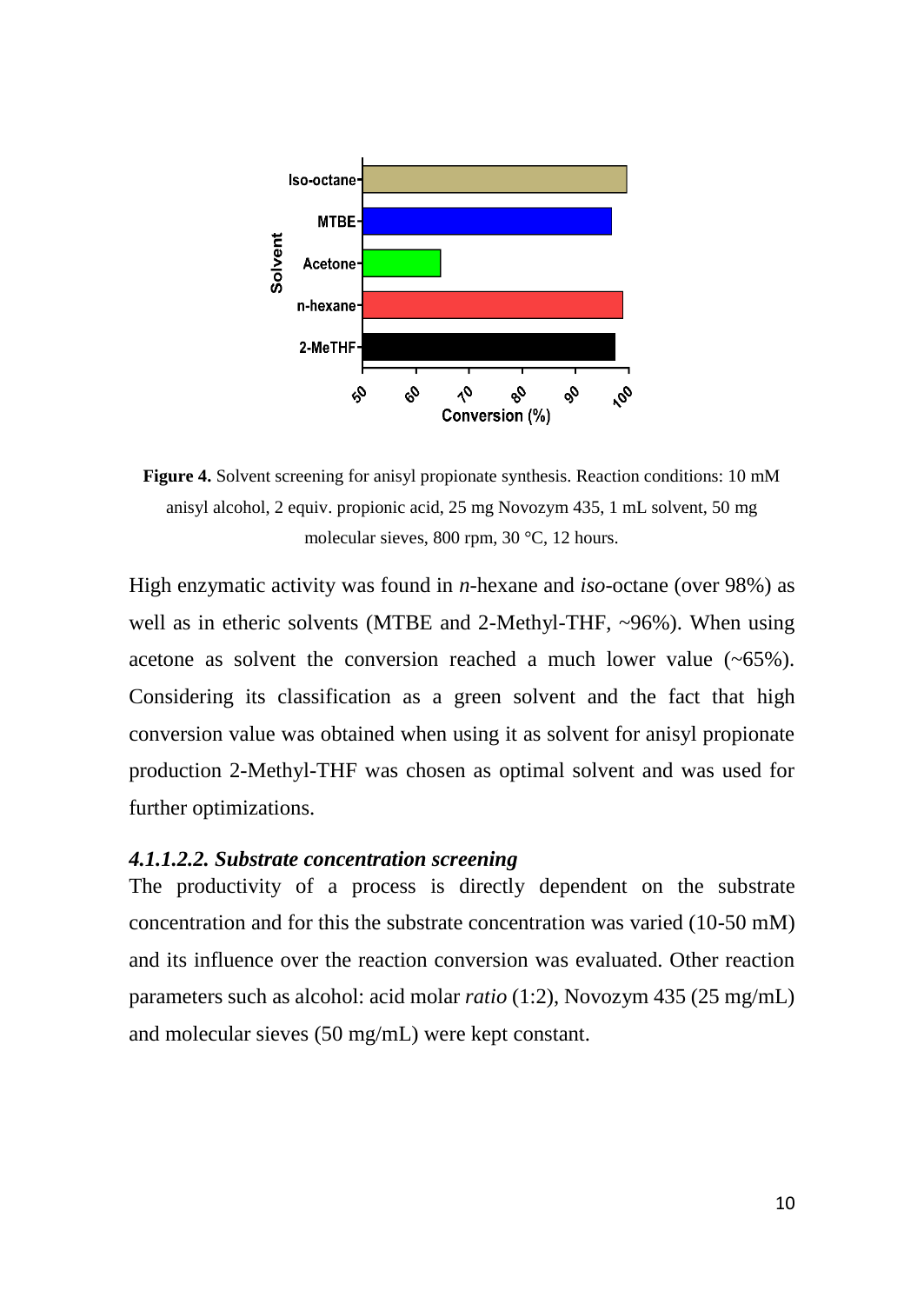

**Figure 5.** Influence of the anisyl alcohol concentration on the overall conversion. Reaction conditions: different concentrations of anisyl alcohol (10-50 mM), 2 equiv. propionic acid, 25 mg biocatalyst, 1 mL 2-Methyl-THF, 50 mg molecular sieves, 800 rpm, 30 °C, 12 hours.

As shown in **Figure 5** the increase in substrate concentration leads to a decrease in conversion as a 97.8% conversion was observed at 10 mM anisyl alcohol and a conversion value of only 70.2% when using 50 mM substrate. Starting from a larger quantity of substrate leads to the formation of a larger quantity of water and it can be emphasized that the decrease in conversion occurs due to the inadequate quantity of molecular sieves (50 mg/mL) used in the reaction medium.

## <span id="page-10-0"></span>*4.1.1.2.3. Influence of the quantity of molecular sieves on anisyl propionate production*

The influence of the quantity of molecular sieves upon anisyl propionate production was evaluated using a constant anisyl alcohol concentration of 50 mM and 100 mM propionic acid, as described in **Figure 6**.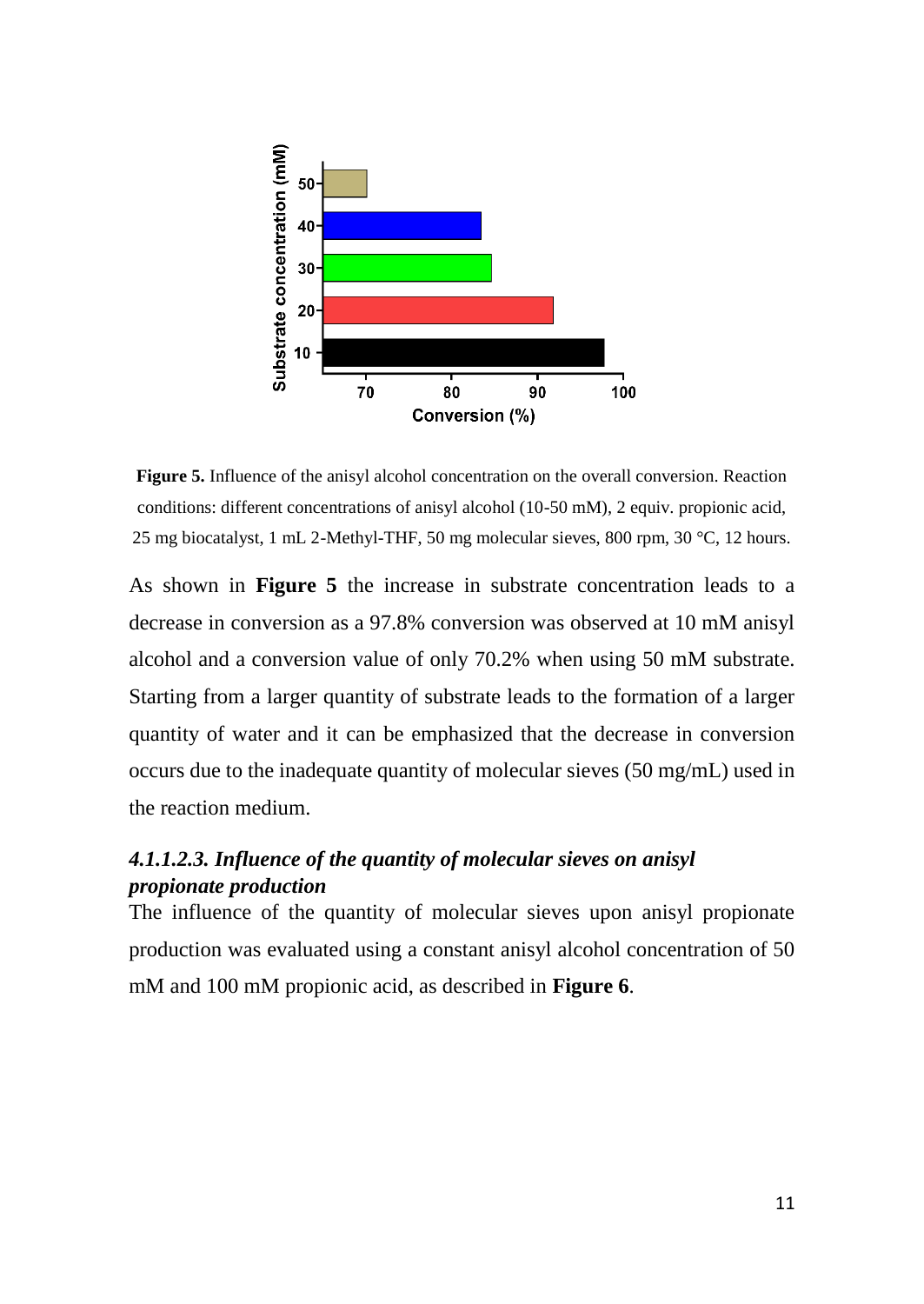

Figure 6. The influence of the quantity of molecular sieves on the formation of anisyl propionate. Reaction conditions: 1 mL 2-Methyl-THF, 50 mM anisyl alcohol, 2 equiv. propionic acid, 25 mg Novozym 435, 800 rpm, 30 °C, 12 hours.

By adding more drying agent, the reaction conversion was considerably improved up to 95.1% when adding 100 mg/mL molecular sieves from 68.4% when using only 50 mg/mL drying agent. Adding more molecular sieves (125) and 150 mg/mL) only increased by 1% the reaction conversion, therefore the optimum molecular sieves load used for further experiments was selected as 100 mg/mL.

### <span id="page-11-0"></span>*4.1.1.2.4. Temperature screening*

The kinetics of any reaction is greatly influenced by the reaction medium temperature. In order to establish the influence of the temperature on the activity and stability of Novozym 435 reactions were set-up using the previously determined optimal conditions at different temperatures (30, 40, 50 and 60 °C) and samples were withdrawn at 2 hours intervals.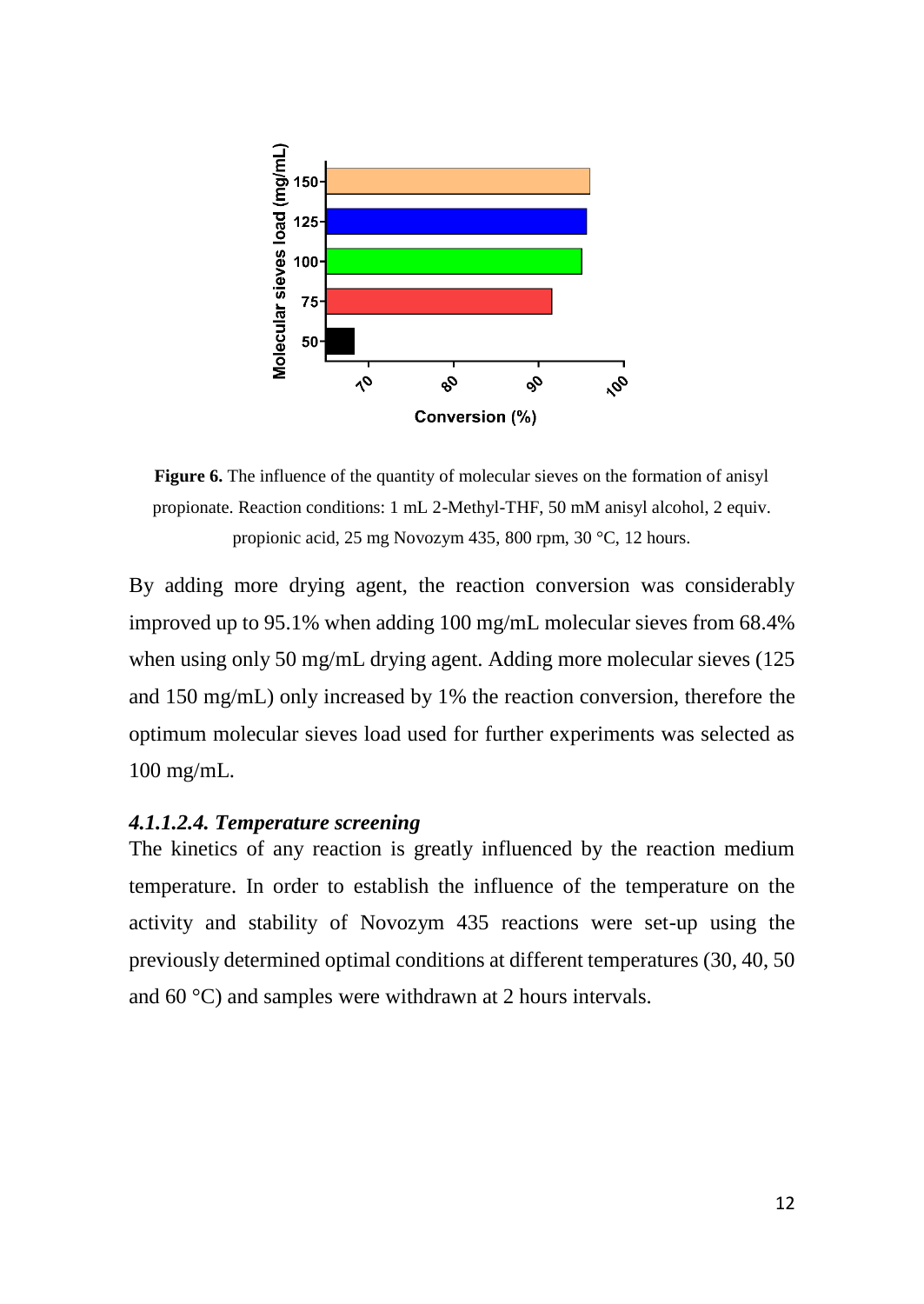

**Figure 7.** Evolution of the reaction conversion in time for the enzymatic production of anisyl propionate. Reaction conditions: 50 mM anisyl alcohol, 2 equiv. propionic acid, 1 mL 2-Methyl-THF, 25 mg Novozym 435, 100 mg molecular sieves, 800 rpm.

Novozym 435 has proven to be an active and stable biocatalyst even at 60 °C. As it can be seen in **Figure 7**, at 60 °C the reaction conversion reached a maximum of ~96% after only 6 hours, which represents half the time which was needed to reach this conversion at 30 °C. Based on this, the optimum temperature which was used for scaling-up experiments was 60 °C, as a short reaction time is needed for almost complete substrate conversion.

#### <span id="page-12-0"></span>*4.1.1.2.5. Process scale-up in optimum conditions*

After the optimization of reaction parameters at analytical scale was performed, the next step in this study was the scaling-up of the process. Using the optimal parameters (25 mg/mL biocatalyst, 100 mg/mL molecular sieves, 2 equiv. excess of propionic acid, 6 hours reaction time and 2-Methyl-THF as solvent) in order to increase the productivity of the process the substrate (anisyl alcohol) concentration was incrementally increased with 10 units in the 60-100 mM domain. The obtained results were encouraging, as even at 100 mM anisyl alcohol concentration the performance of the developed reaction system remained unaltered, as the conversion value increased from 88% at 60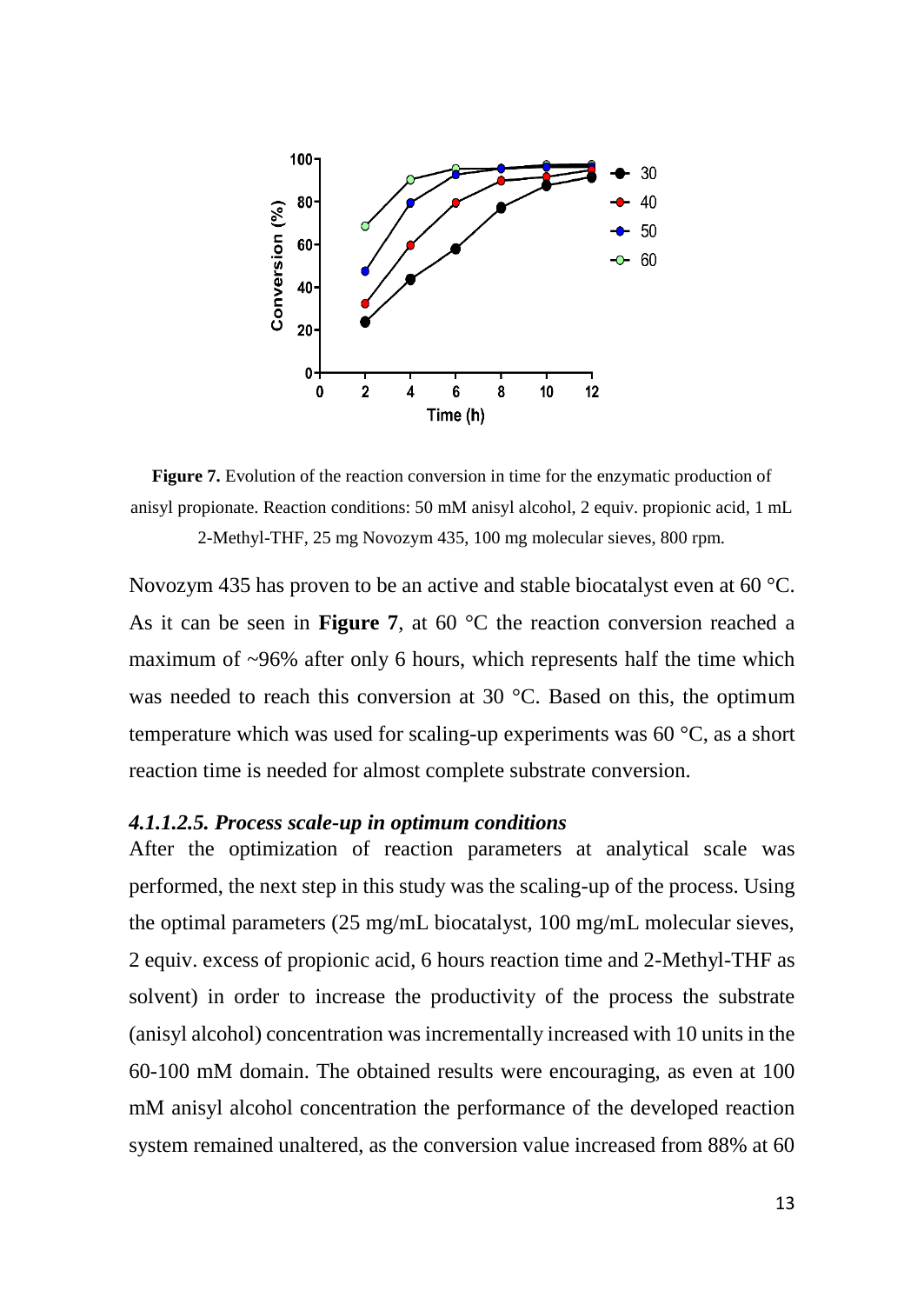mM substrate to 95% at 100 mM anisyl alcohol, further reactions were performed at a much higher substrate concentration (200, 300, 500 and 1000 mM), as shown in **Figure 8**.



**Figure 8.** Scaling-up for anisyl propionate production. Reaction conditions: 60-1000 mM anisyl alcohol, 2 equiv. propionic acid, 1 mL 2-Methyl-THF, 25 mg Novozym 435, 100 mg molecular sieves, 800 rpm, 60 °C, 6 hours.

The results shown graphically in **Figure 8** can be explained by the dependence of the reaction's rate on the reagents concentration and also based on these results it can be said that no substrate or product inhibition occurs in the developed process. Excellent conversion value was observed at 1000 mM substrate concentration as after only 6 hours 95% of the initial substrate quantity was transformed. The reaction that started from 1000 mM anisyl alcohol was worked-up and the ester (anisyl propionate) was isolated. After purification, anisyl propionate was obtained with 92% yield and its structure was confirmed by NMR spectroscopy  $(^1H\text{-NMR}$  and  $^{13}C\text{-NMR}$ ).

#### <span id="page-13-0"></span>**4.1.1.3. Conclusions**

Anisyl propionate was successfully synthesized by the direct esterification of anisyl alcohol with propionic acid in a green solvent (2-Methyl-THF) mediated by Novozym 435 using molecular sieves as an efficient water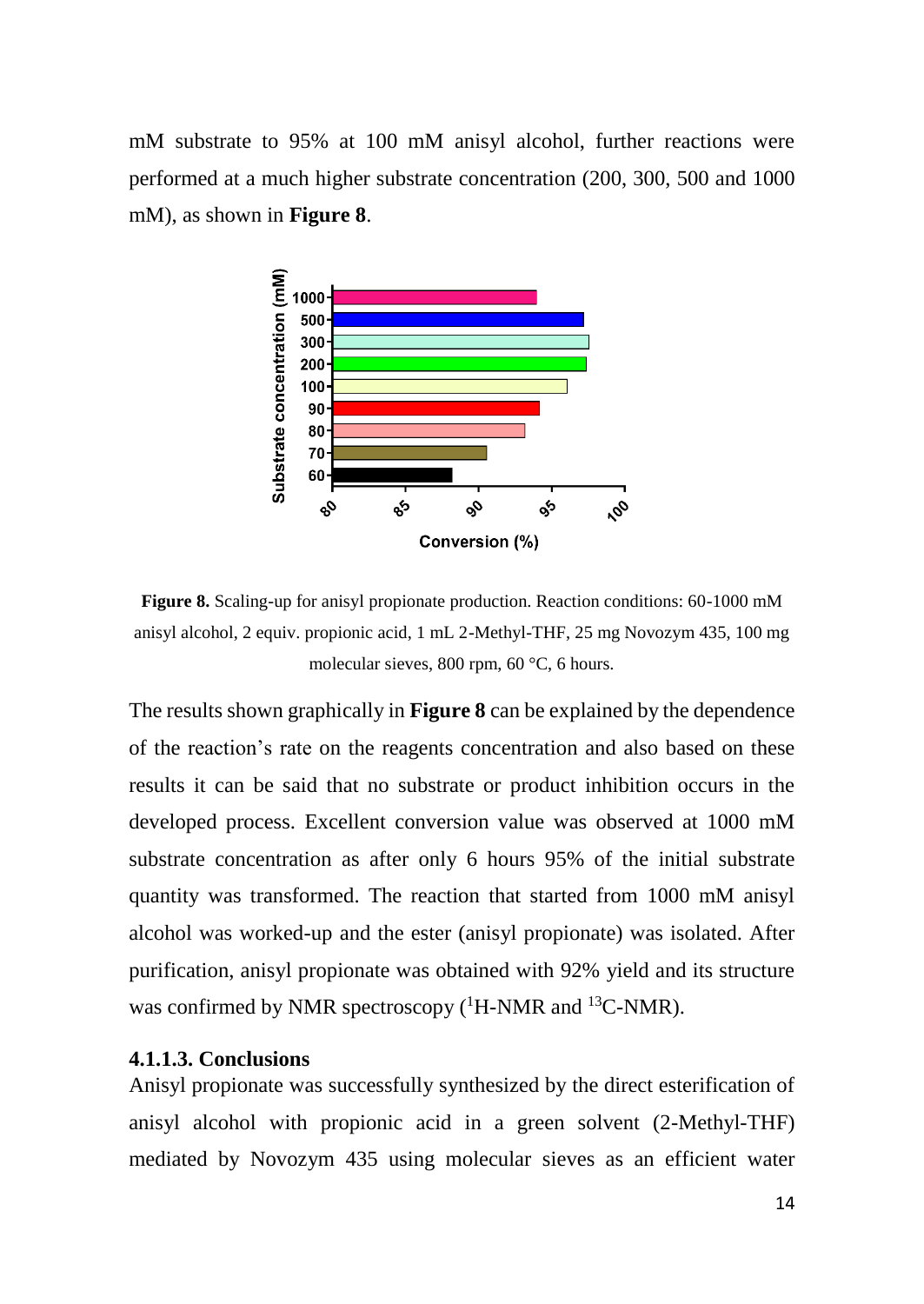removal tool. After process optimization, anisyl propionate was isolated with 92% yield starting from a substrate concentration of 1000 mM. Considering these aspects, the newly developed enzymatic process can be considered a strong candidate for an industrial scale-up.

### <span id="page-14-0"></span>**4.1.2. Solvent-free synthesis of short-chain aroma esters**

In this part of the thesis a solvent-free procedure was developed for the efficient synthesis of short-chain esters *via* direct esterification mediated by CaL-B included in a tailored sol-gel matrix.

### <span id="page-14-1"></span>**4.1.2.1. Introduction** (literature data)

#### <span id="page-14-2"></span>**4.1.2.2. Results and discussion**

### <span id="page-14-3"></span>*4.1.2.2.1. Lipase immobilization by sol-gel entrapment*

The vast library of available silane precursors makes the entrapment of enzymes *via* the sol-gel technique a very versatile immobilization method which allows the fine tuning of matrix porosity and hydrophobicity/ hydrophilicity. Moreover, during the gelifiation step some additives might be added that can alter the enzyme's stability (by offering a layer of protection) and activity (modifying the biomolecule's conformation). In this study a novel silica-based support was developed by mixing an alcoxy-silane containing ethoxy groups (OTEOS) with two alcoxy-silanes containing methoxy moieties (*n*-PTMOS and TMOS). Some additives were added during the immobilization procedure and the synthetic activity of the novel biocatalysts was evaluated as well as the recovered activity with the results being presented in **Table 1**.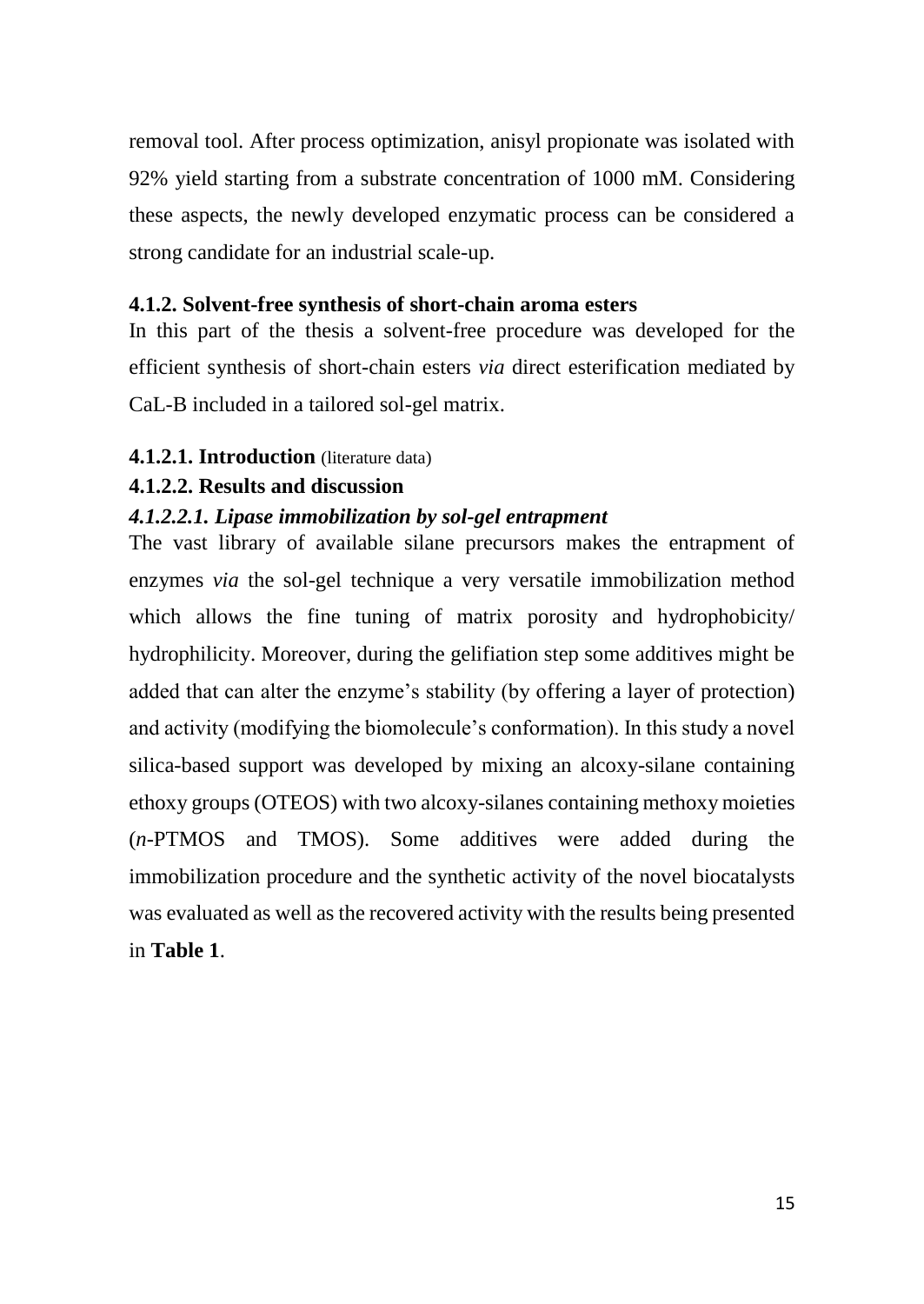| Entry | Sol-   | Additive <sup>a</sup> | <b>Enzyme</b> load                    | Synthetic activity                     | <b>Recovered</b>            |
|-------|--------|-----------------------|---------------------------------------|----------------------------------------|-----------------------------|
|       | gel    |                       | [µgenzyme/mgbiocatalyst] <sup>b</sup> | ${\rm [mmol/min^{\star}g_{em\, vme}]}$ | activity $[%]$ <sup>c</sup> |
|       | code   |                       |                                       |                                        |                             |
| ı     | $SG-1$ | B-cyclodextrin        | 6                                     | $13.89 \pm 0.01$                       | 100.12                      |
| 2     | $SG-2$ | <b>PVA</b>            | 7.6                                   | $15.28 \pm 0.12$                       | 110.04                      |
| 3     | $SG-3$ | Glycerol              | 7.7                                   | $10.63 \pm 0.06$                       | 76.72                       |
| 4     | $SG-4$ | ٠                     | 8.4                                   | $13.77 \pm 0.07$                       | 69.16                       |

**Table 1.** Biocatalysts obtained using a ternary mixture of OTEOS: *n*-PTMOS: TMOS in 1.6:0.4:1 molar *ratio*.

**<sup>a</sup>**200 μL of 4% aqueous solutions; **<sup>b</sup>**Enzyme load was determined by reporting the amount of lipase in the biocatalyst (the initial amount of enzyme that was encapsulated as no traces of unbound enzyme were found in the washing waters) *versus* the amount of obtained biocatalyst; <sup>*c*</sup>Recovered activity was calculated by reporting the synthetic activity of each biocatalyst to the synthetic activity of the free lipase<sup>1</sup>.

The three additives used for this study were chosen due to their structure, since the hydroxyl moieties are able to modify the enzyme's catalytic site by replacing some water molecules which are smaller in comparison with the selected polyhydroxy compounds, therefore altering the enzyme's activity. The synthetic activity of the novel biocatalysts was evaluated in comparison with the synthetic activity of the free lipase solution (which was encapsulated *via* the sol-gel technique, 13.77 mmol/min\*genzyme). As shown in **Table 1** SG-4 was prepared without any additive and a recovered activity of just 69.16% was observed which means a loss of enzyme active occurred due to immobilization, an activity drop that can also be observed in the case of SG-3 when using glycerol as additive (76.72% recovered activity, entry 3). When using PVA as additive (SG-2, entry 2) the recorded recovered activity of 110.04% shows an increase in enzyme activity through immobilization, therefore it can be said that PVA added during the immobilization procedure helped the enzyme adopt a more active conformation. When using β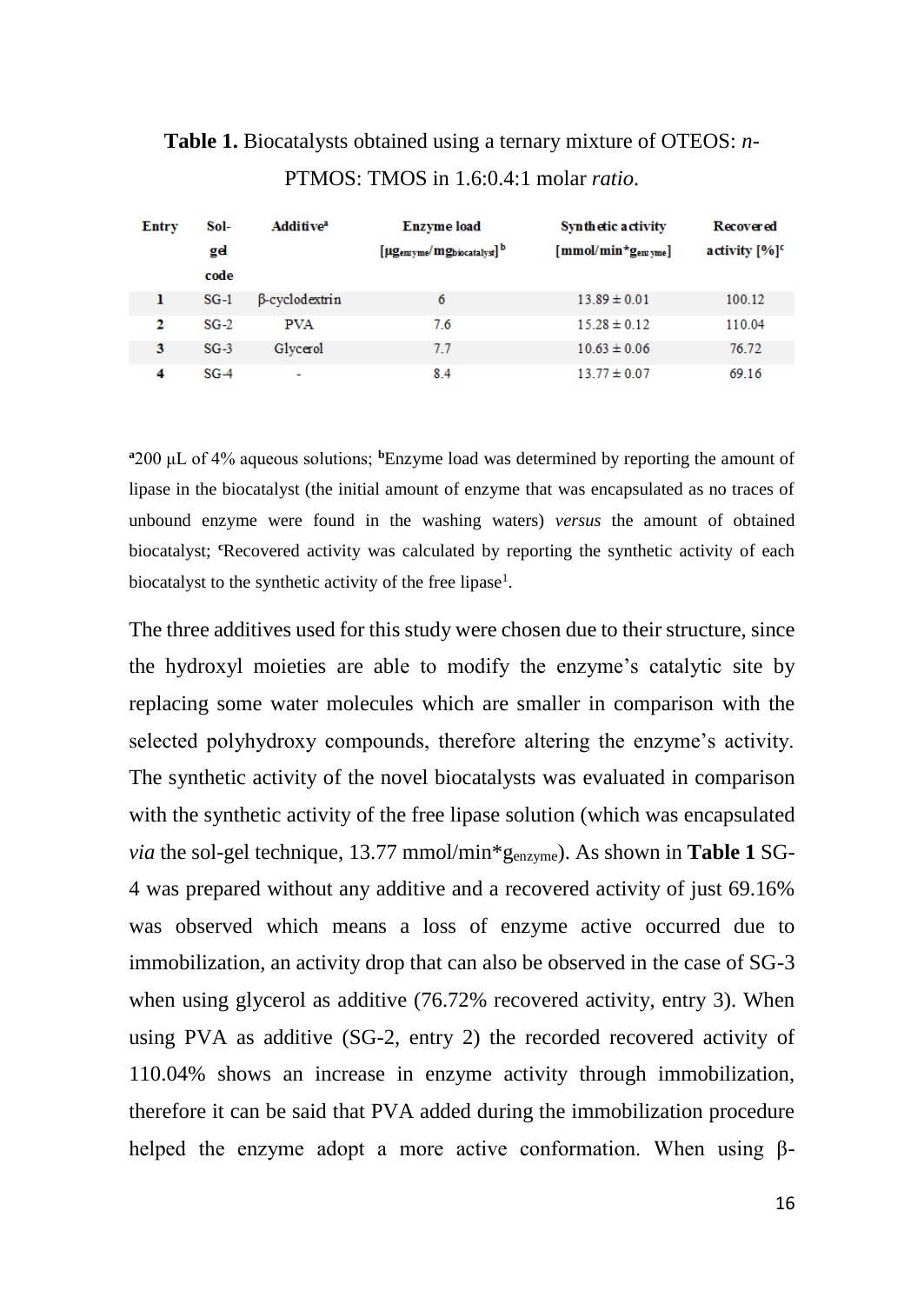cyclodextrin as additive (SG-1, entry 1) the enzyme's synthetic activity remains unaltered through immobilization.

#### <span id="page-16-0"></span>*4.1.2.2.2. Initial screenings*

The model reaction chosen for this study was the direct esterification of butyric acid with 1-hexanol in a SFS. The preliminary results were quite modest as after 4 hours low conversion in hexyl butyrate was obtained when using each of the 3 novel biocatalysts (20.9% for SG-1, 18.2% for SG-2 and 21.3% for SG-3). A commercially available form of CaL-B (Novozym 435) was also tested on the same substrate in the same reaction conditions and hexyl butyrate was obtained with 91.2% conversion. In order to improve the conversion in the desired ester the reaction system was optimized by altering 3 major parameters influencing the biotransformation: alcohol: lipase weight *ratio*, alcohol: acid molar *ratio* and temperature.



# <span id="page-16-2"></span><span id="page-16-1"></span>*4.1.2.2.3. Optimization of the reaction system 4.1.2.2.3.1. The effect of alcohol: lipase weight ratio*

**Figure 9.** Influence of alcohol: lipase weight *ratio* on the overall reaction conversion. Solvent-free conditions: 0.2 mmol hexan-1-ol, 4 equiv. of butyric acid, alcohol: lipase weight *ratio*s of 100:1, 75:1, 50:1, 25:1 and 10:1, 50 °C, 20 mbar vacuum, 4 hours.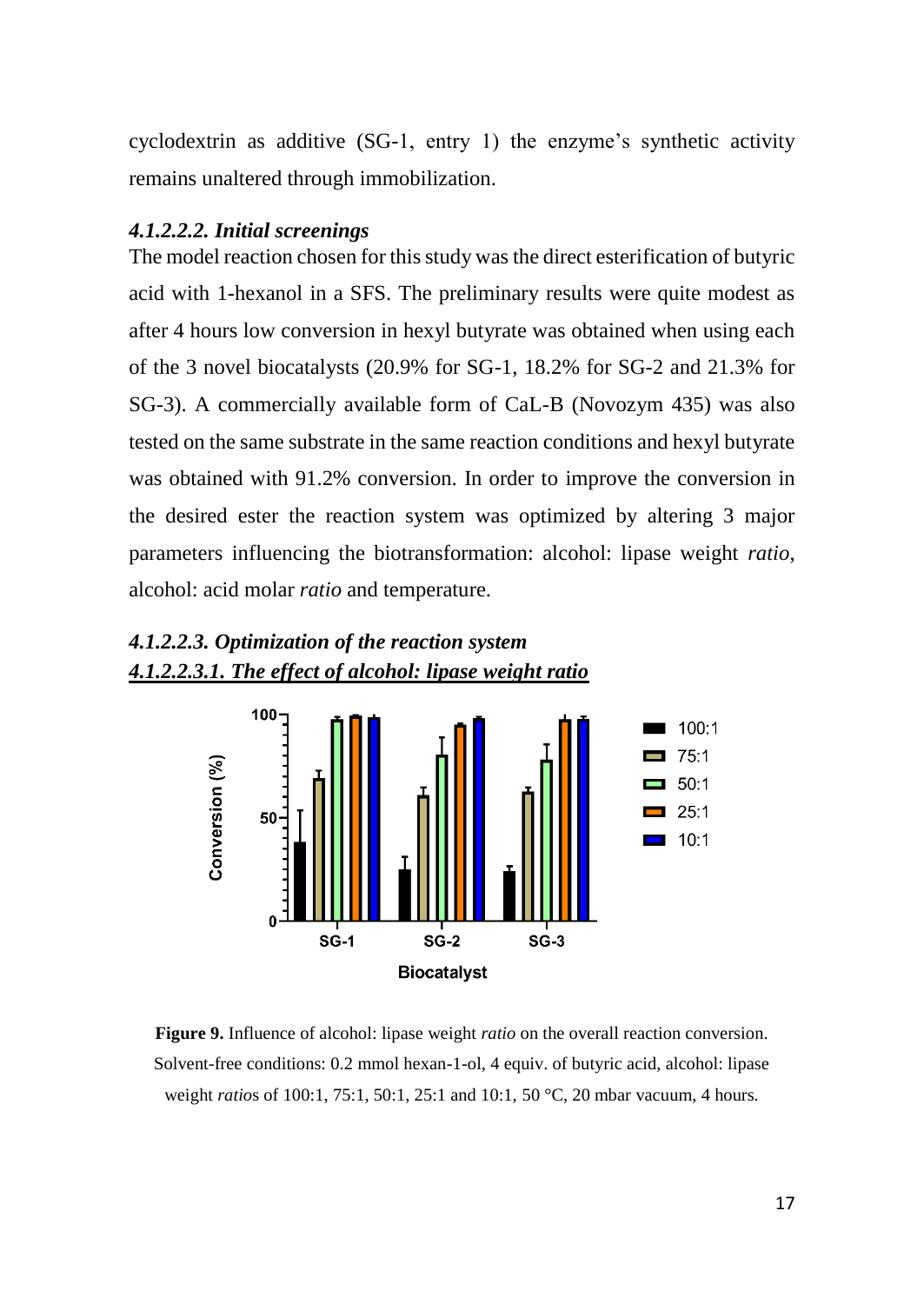As expected, the alcohol: lipase *ratio* has major influence on the formation of hexyl butyrate as by lowering the *ratio* (increasing the enzyme quantity) the conversion of the reaction increases its value. Although the alcohol: lipase *ratio* of 50:1 delivers excellent results in the case of the reaction mediated by SG-1 the optimal value for the *ratio* was chosen to be 25:1, as high conversions were obtained for all three novel biocatalysts (>94%). Process sustainability was also taken into consideration as the alcohol: lipase *ratio* of 10:1 didn't significantly improve the conversion of the reaction so the increased amount of biocatalyst wouldn't be justified.



<span id="page-17-0"></span>



A very important reaction parameter is the reactants *ratio*, an optimum value for this parameter should be somewhere close to stoichiometric. For this, the alcohol: acid *ratio* was gradually decreased by increasing the initial amount of alcohol and for the 25:1 alcohol: lipase weight *ratio* be preserved the amount of added enzyme was gradually increased, correspondingly. As it can be seen in **Figure 10**, by decreasing the molar alcohol: acid *ratio* a slight increase in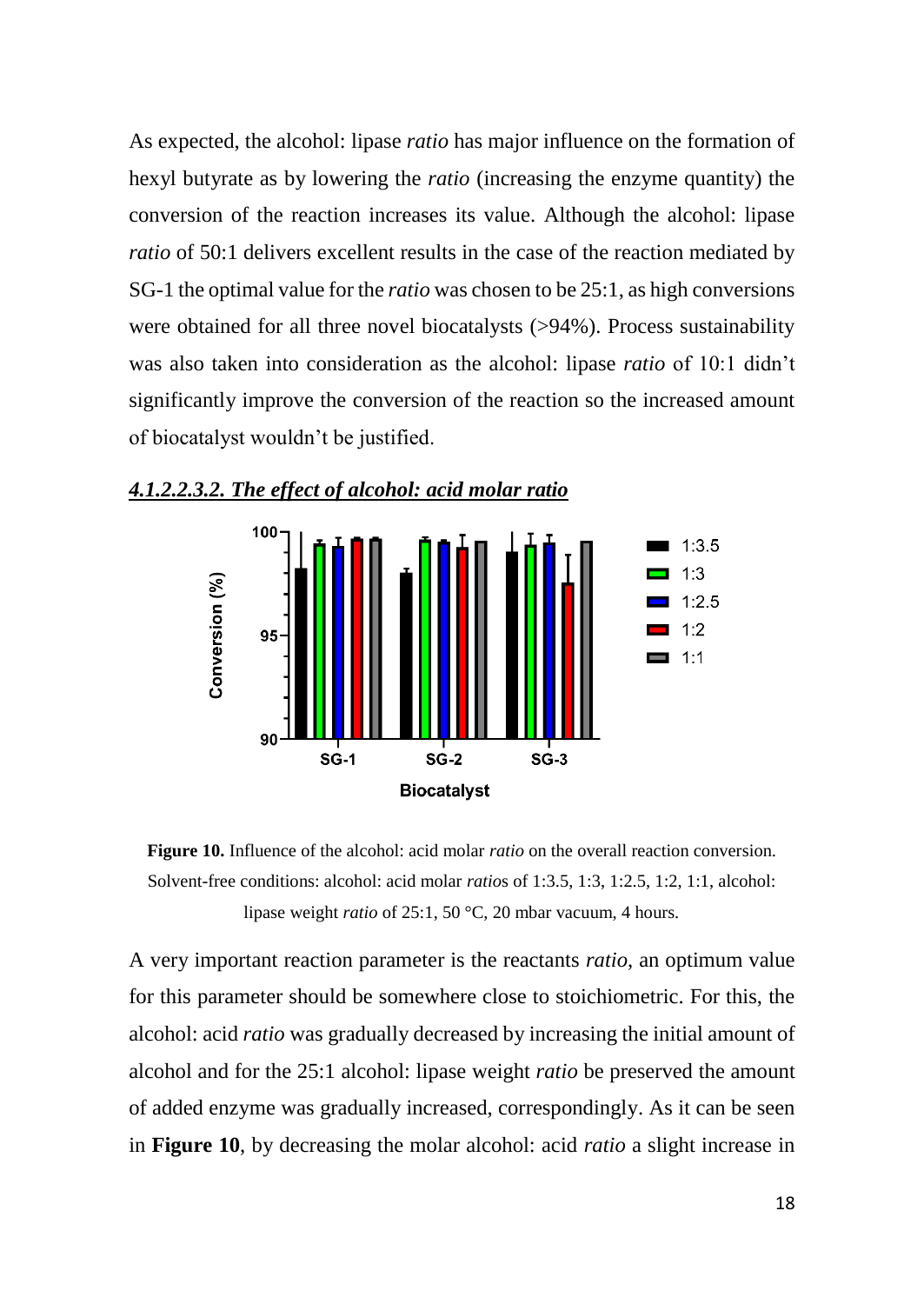the conversion was observed for SG-1 and SG-2, whilst a slight decrease in the value of the conversion  $(-2\%)$  was noticed in case of SG-3 for a 1:2 alcohol: acid molar *ratio*. When selecting the ideal value for a reaction system parameter all aspects should be taken in consideration, in this case the possibility to recover and reuse any of unreacted compounds (butyric acid in this case) should be considered an important aspect. Untransformed acid can be treated with a base and recovered in its salt form (easier to isolate from the reaction medium) and then it can be reused in another batch which is really important for a developed process to be considered a green and sustainable one. Another important aspect is the price of the reactants. To correctly determine the optimal value for the alcohol: acid molar *ratio* a time profile was determined for all three novel biocatalysts using 1:2 and 1:1 alcohol: acid molar *ratio*s.



**Figure 11.** Influence of the alcohol: acid molar *ratio* on the initial reaction rate. Solvent-free conditions: alcohol: acid molar *ratio*s of 1:2, 1:1, alcohol: lipase weight *ratio* of 25:1, 50 °C, 20 mbar vacuum, 1, 2, 3 and 4 hours.

A deeper look into the influence of the alcohol: acid molar *ratio*'s influence over the formation of hexyl butyrate revealed that in the case of using a 1:2 molar *ratio* maximum conversion is obtained after 1 hour for all three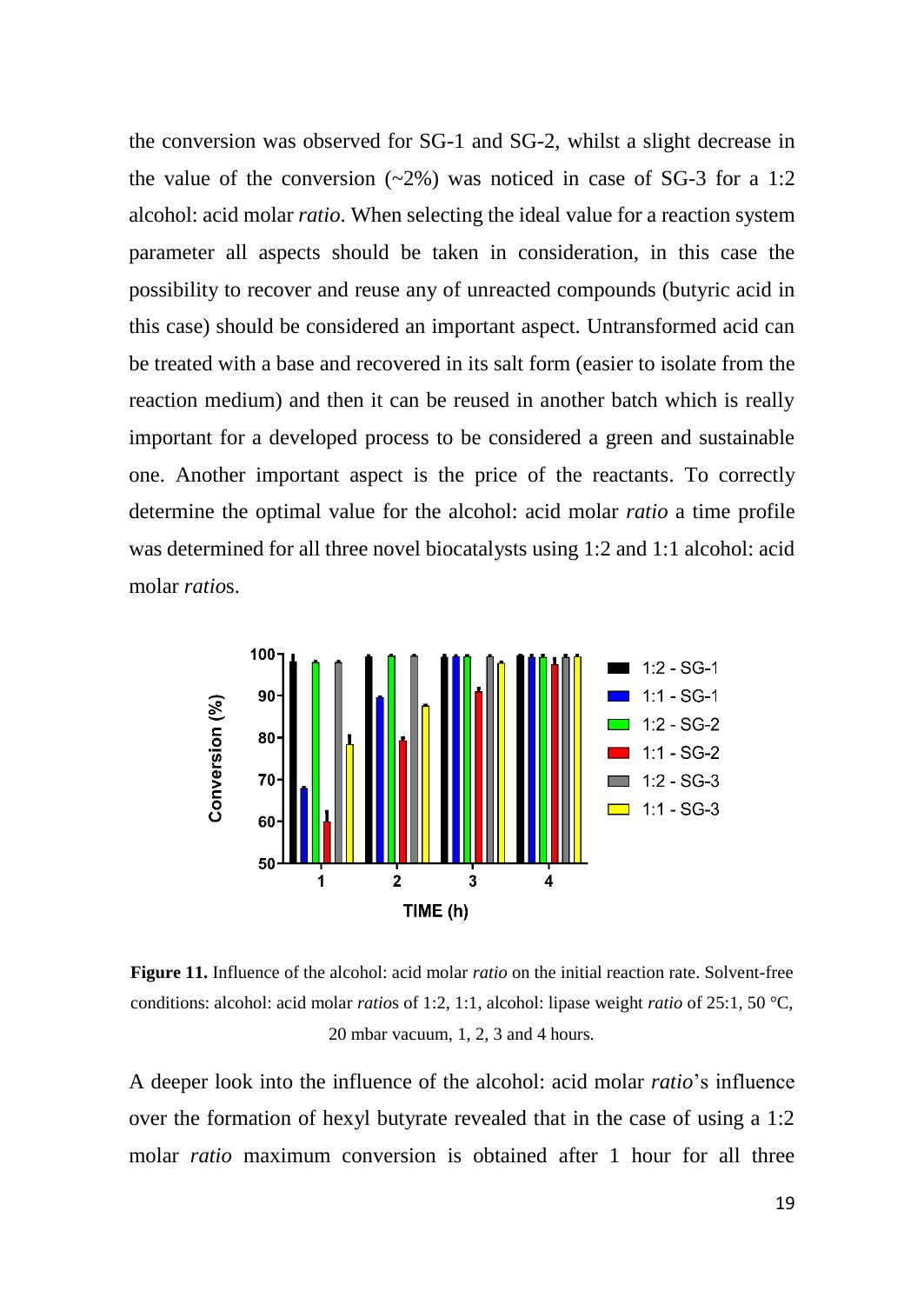biocatalysts. However, when using an equimolar *ratio* ideal conversion is reached after 3 hours (in the case of SG-1 and SG-3) or 4 hours (for SG-2). In consequence, process optimization was further performed using a 1:2 alcohol: acid molar *ratio* as it yields excellent conversions (>95%) for all three novel biocatalysts.

#### <span id="page-19-0"></span>*4.1.2.2.3.3. The effect of the temperature*

In order to establish the influence of the reaction medium temperature over the conversion, similar reactions were setup at different temperatures (30, 40, 50 °C) using the previously determined ideal reaction conditions obtaining similar conversion values (>98.5%) for all biocatalysts at all temperatures. Further analysis of the conversion at different time points almost identical values were observed for the novel biocatalysts at different temperatures (~93% after 1 hour, ~95% after 2 hours and ~98% after 3 hours) proving that the temperature doesn't present a significant influence over the process. Since the yield of esterification slowly increased with the increase of temperature it can be said that the developed process is an endothermic thermodynamically controlled process<sup>2</sup>. Considering the fact that when the reaction was performed at 30 °C excellent conversion value was obtained one might be encouraged to further decrease the temperature, however some aspects must be taken into consideration. The efficiency of water removal is directly influenced by the temperature of the reaction system. By using the same applied vacuum at a lower temperature the efficiency of water removal is decreased and as a consequence the equilibrium would be shifted towards substrate regeneration. On the other hand, if the temperature was lowered and concomitantly the applied vacuum was increased the risk of reactant or product distillation would have increased leading to erroneous results as the vacuum was carefully chosen from the start of this study as a compromise between water removal while avoiding reactants or products distillation. In a green and sustainable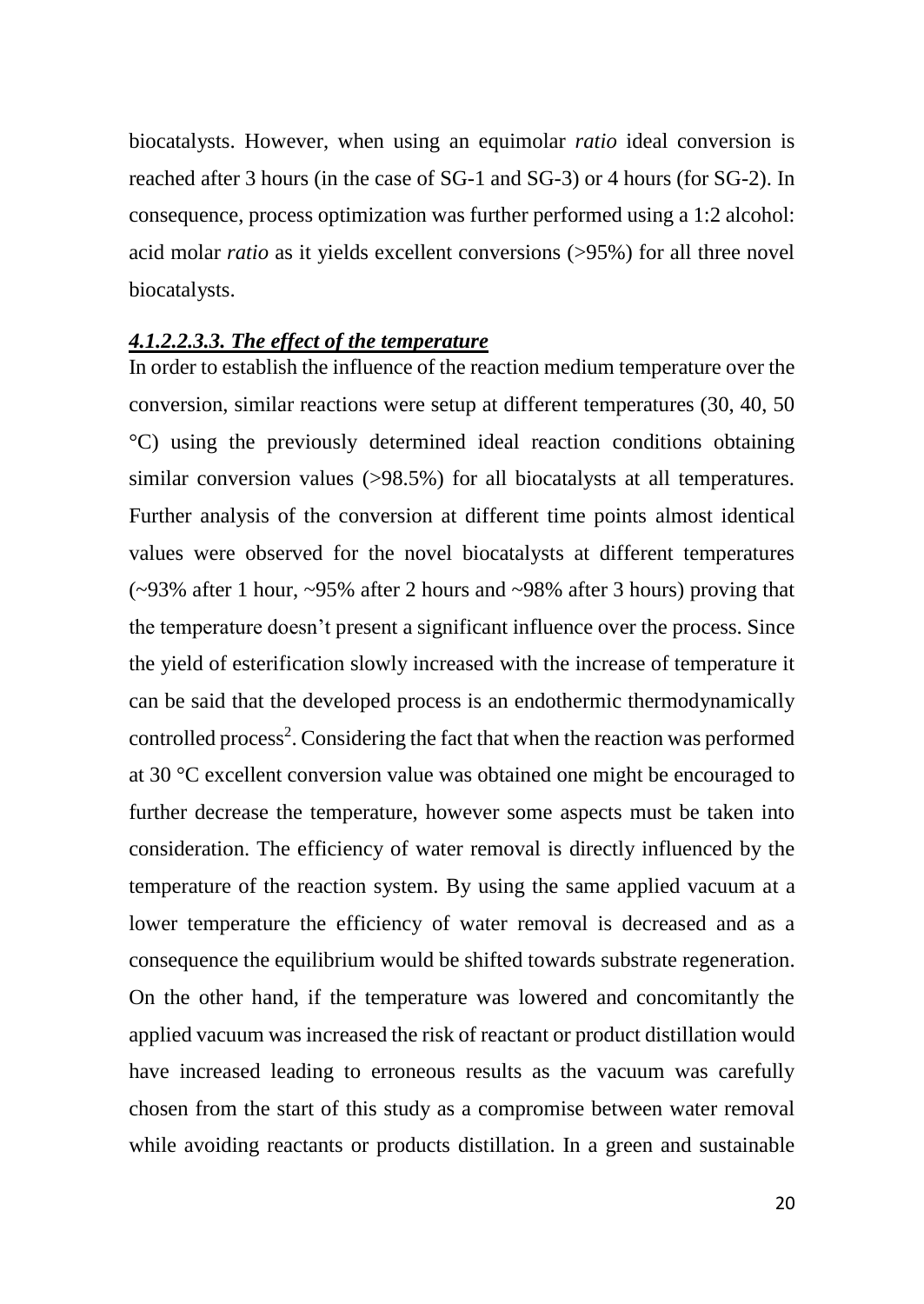process energy consumption should be kept at a minimum, as a result the optimal reaction temperature was chosen at 30 °C.

# <span id="page-20-0"></span>*4.1.2.2.4. Enzymatic synthesis of natural flavor esters in a solvent-free system*

Various short-chain primary alcohols (1-pentanol, 1-hexanol, 1-octanol, 1 dodecanol) were used in esterification reactions of natural acids (butyric and hexanoic acid) in order to establish the applicability of the novel biocatalysts in the previously determined ideal reaction conditions (**Table 2**).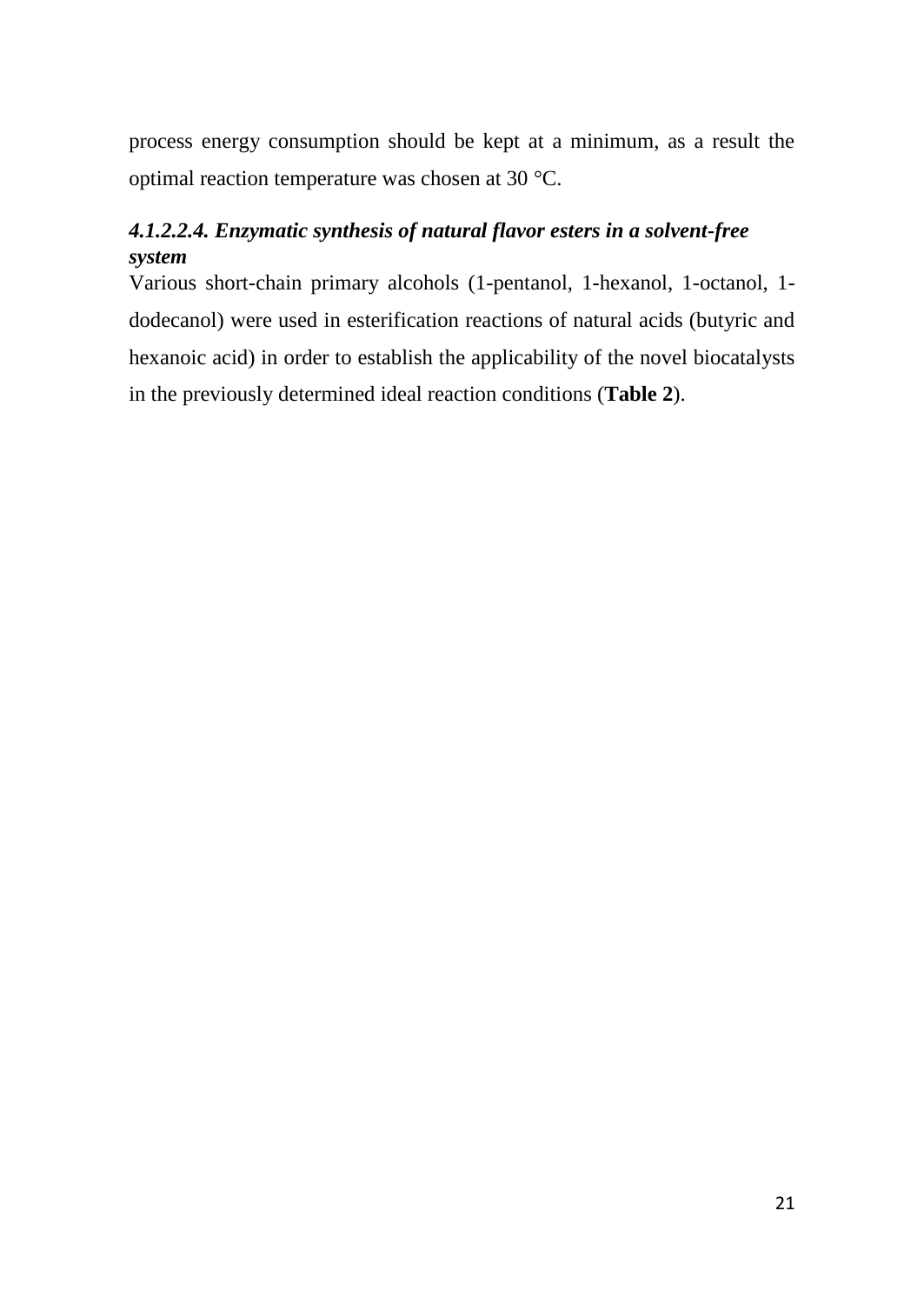| Entry                   | <b>Biocatalyst</b> | <b>Alcohol</b> | Acid     | Product             | Conversion<br>[%] |
|-------------------------|--------------------|----------------|----------|---------------------|-------------------|
| 1                       |                    | 1-Pentanol     | Butyric  | Pentyl<br>butyrate  | $98.0 \pm 3.4$    |
| $\overline{\mathbf{2}}$ |                    | 1-Octanol      |          | Octyl<br>butyrate   | $99.3 \pm 0.4$    |
| 3                       |                    | 1-Dodecanol    |          | Dodecyl<br>butyrate | $99.6 \pm 0.2$    |
| 4                       | $SG-1$             | 1-Pentanol     | Hexanoic | Pentyl<br>hexanoate | $99.9 \pm 0.0$    |
| 5                       |                    | 1-Hexanol      |          | Hexyl<br>hexanoate  | $99.8 \pm 0.2$    |
| 6                       |                    | 1-Octanol      |          | Octyl<br>hexanoate  | $99.9 \pm 0.0$    |
| 7                       |                    | 1-Pentanol     | Butyric  | Pentyl<br>butyrate  | $99.8 \pm 0.2$    |
| 8                       |                    | 1-Octanol      |          | Octyl<br>butyrate   | $99.3 \pm 0.1$    |
| 9                       | $SG-2$             | 1-Dodecanol    |          | Dodecyl<br>butyrate | $99.6 \pm 0.2$    |
| 10                      |                    | 1-Pentanol     | Hexanoic | Pentyl<br>hexanoate | $99.9 \pm 0.0$    |
| 11                      |                    | 1-Hexanol      |          | Hexyl<br>hexanoate  | $98.9 \pm 0.1$    |
| 12                      |                    | 1-Octanol      |          | Octyl<br>hexanoate  | $99.5 \pm 0.2$    |
| 13                      | $SG-3$             | 1-Pentanol     | Butyric  | Pentyl<br>butyrate  | $99.2 \pm 1.0$    |
| 14                      |                    | 1-Octanol      |          | Octyl<br>butyrate   | $99.2 \pm 0.3$    |
| 15                      |                    | 1-Dodecanol    | Butyric  | Dodecyl<br>butyrate | $99.5 \pm 0.2$    |
| 16                      | $SG-3$             | 1-Pentanol     | Hexanoic | Pentyl<br>hexanoate | $99.9 \pm 0.1$    |
| 17<br>18                |                    | 1-Hexanol      |          | Hexyl<br>hexanoate  | $99.7 \pm 0.1$    |
|                         |                    | 1-Octanol      |          | Octyl<br>hexanoate  | $99.7 \pm 0.1$    |

**Table 2.** Conversion values for the esterification reactions catalyzed by three novel biocatalysts in optimal conditions.

\* Reaction conditions: 25:1 alcohol: lipase weight *ratio*; 1:2 alcohol: acid molar *ratio*; 30 °C reaction medium temperature; 20 mbar vacuum; 4 hours reaction time.

The excellent obtained results recommend the newly developed enzymatic method as a replacement for short-chain aliphatic aroma esters synthesis at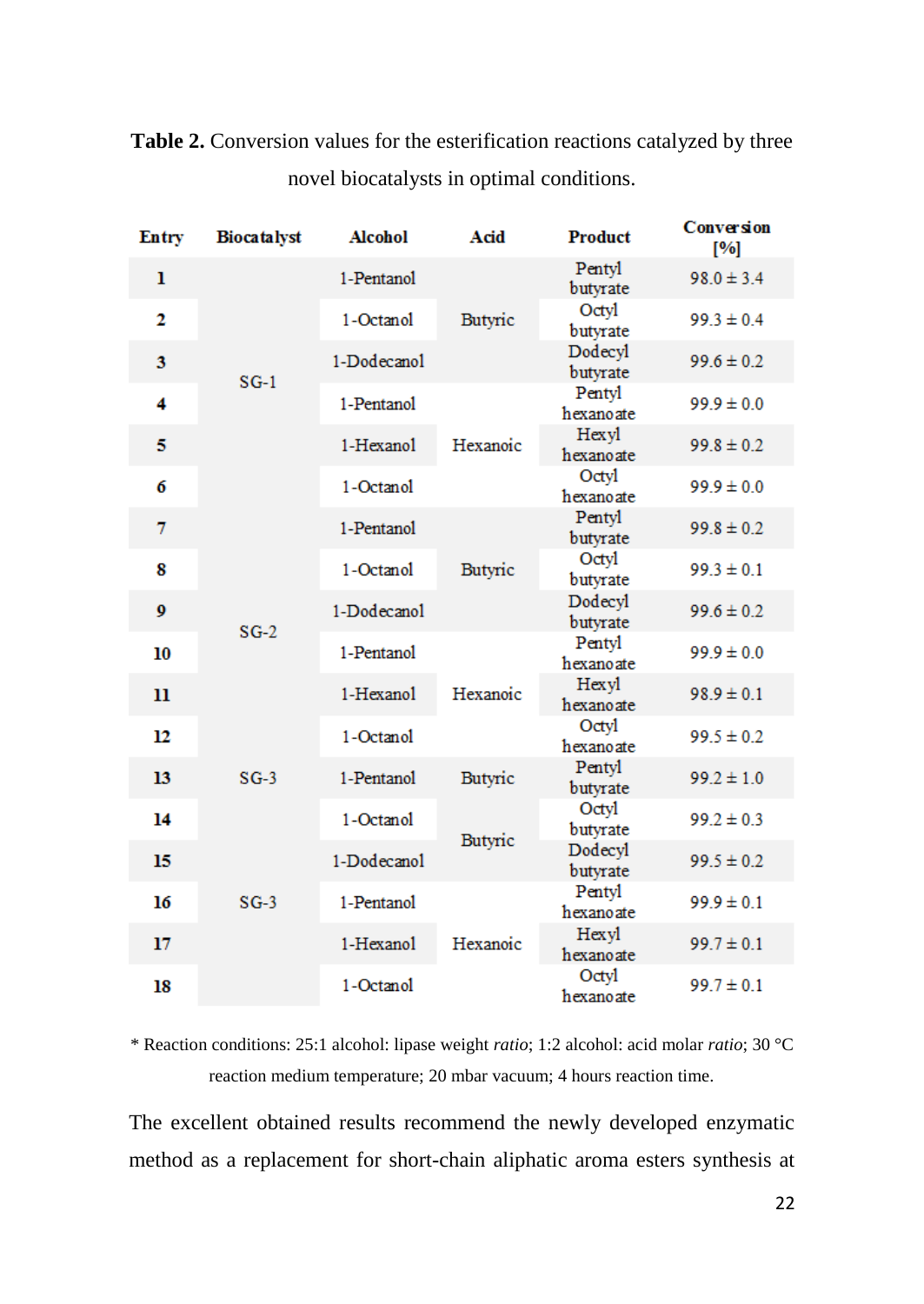industrial scale instead of classic isolation from natural sources. The strong points of this methodology are: high product yield in short reaction time, easy product isolation and low energy consumption.

# <span id="page-22-0"></span>*4.1.2.2.5. Time course of the esterification of butyric acid with 1-hexanol* In order to establish the ideal reaction time for the reusability study the direct

esterification of butyric acid with hexan-1-ol mediated by the three novel biocatalysts was monitored in time.



**Figure 12.** Time course of the esterification of butyric acid with 1-hexanol mediated by SG-1, SG-2 and SG-3. Solvent-free conditions: 0.4 mmol 1-hexanol, 2 equiv. butyric acid, 1.6 mg lipase, 30 °C, 20 mbar vacuum.

As it can be seen in **Figure 12** excellent conversion value was obtained for all biocatalysts after 1 hour of reaction time (>98%), therefore the reaction time for the reusability study was chosen to be 1 hour.

### <span id="page-22-1"></span>*4.1.2.2.6. Reusability studies*

The reusability of a biocatalyst is a significant feature of applied biocatalysis as it directly influences the production costs. The recyclability of the three novel biocatalysts was evaluated in comparison with a commercially available biocatalyst (Novozym 435) in the reaction between butyric acid and 1-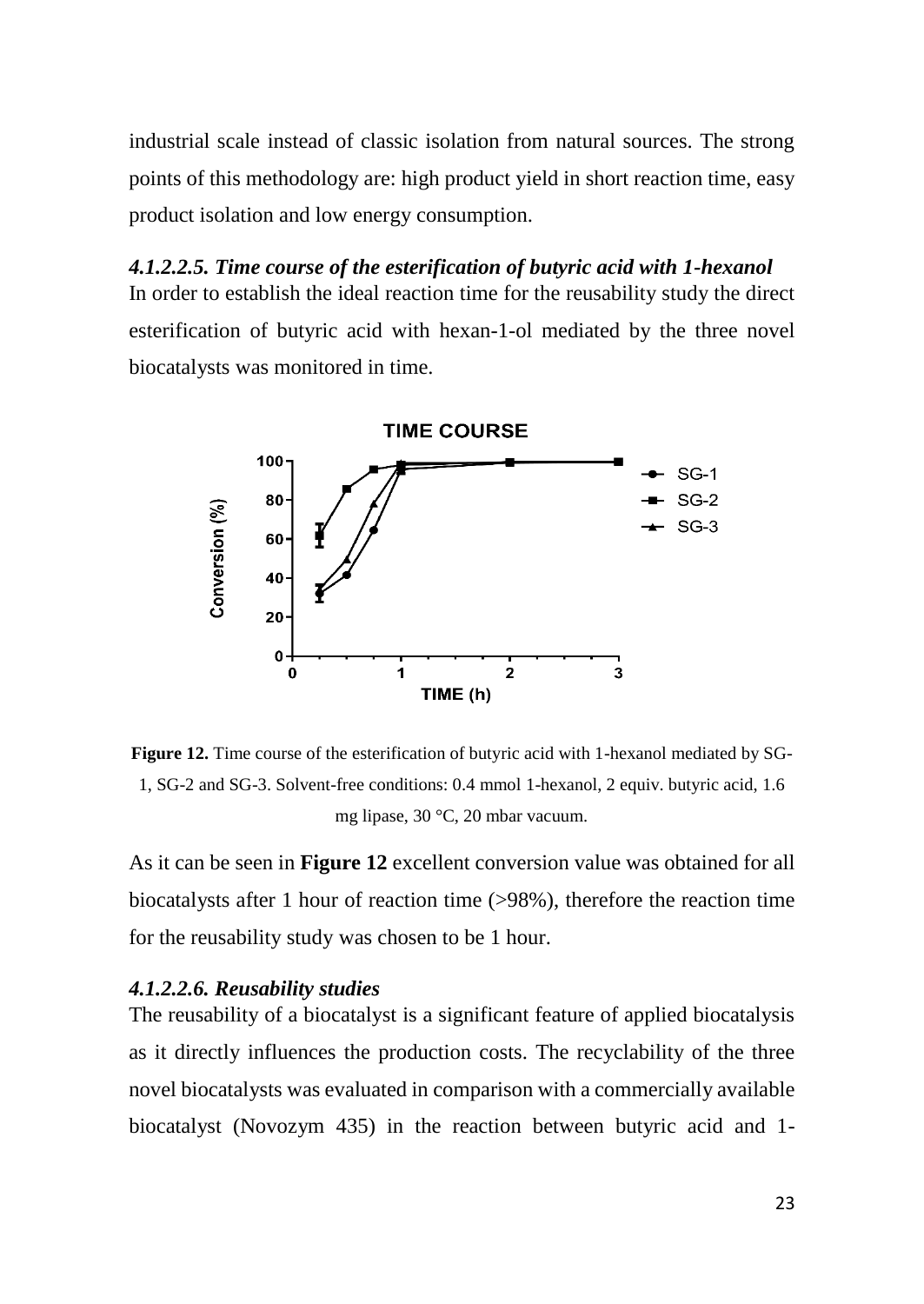hexanol. As shown in **Figure 13**, all three novel biocatalysts present a high operational stability, as even after eight reaction cycles the enzymatic activity remains intact in the case of SG-2 and SG-3 whilst a small decrease in activity can be observed for SG-1 which might be caused by a degradation of βcyclodextrin due to slightly acidic conditions (pH values of  $4.5$ -6)<sup>3</sup>.





Novozym 435 showed a sudden drop in activity after the sixth reaction cycle, losing 25% of its initial activity after the seventh reaction cycle and almost all its initial activity after the eight reaction cycle. The most probable cause for the activity drop is due to the repeated sonications (for washing the biocatalyst in-between reaction cycles) affecting the resin. Another reason for the sudden activity drop might be due to the hydrophilicity of the resin which might lead to enzyme inactivation due to the formation of a water layer on the surface of the support.<sup>4</sup> Based on the results obtained in the reusability study it can be said that biocatalysts SG-2 and SG-3 are robust biocatalysts that maintain 100% of their initial activity even after eight reaction cycles, fact that makes them recommendable for a potential industrial scale-up.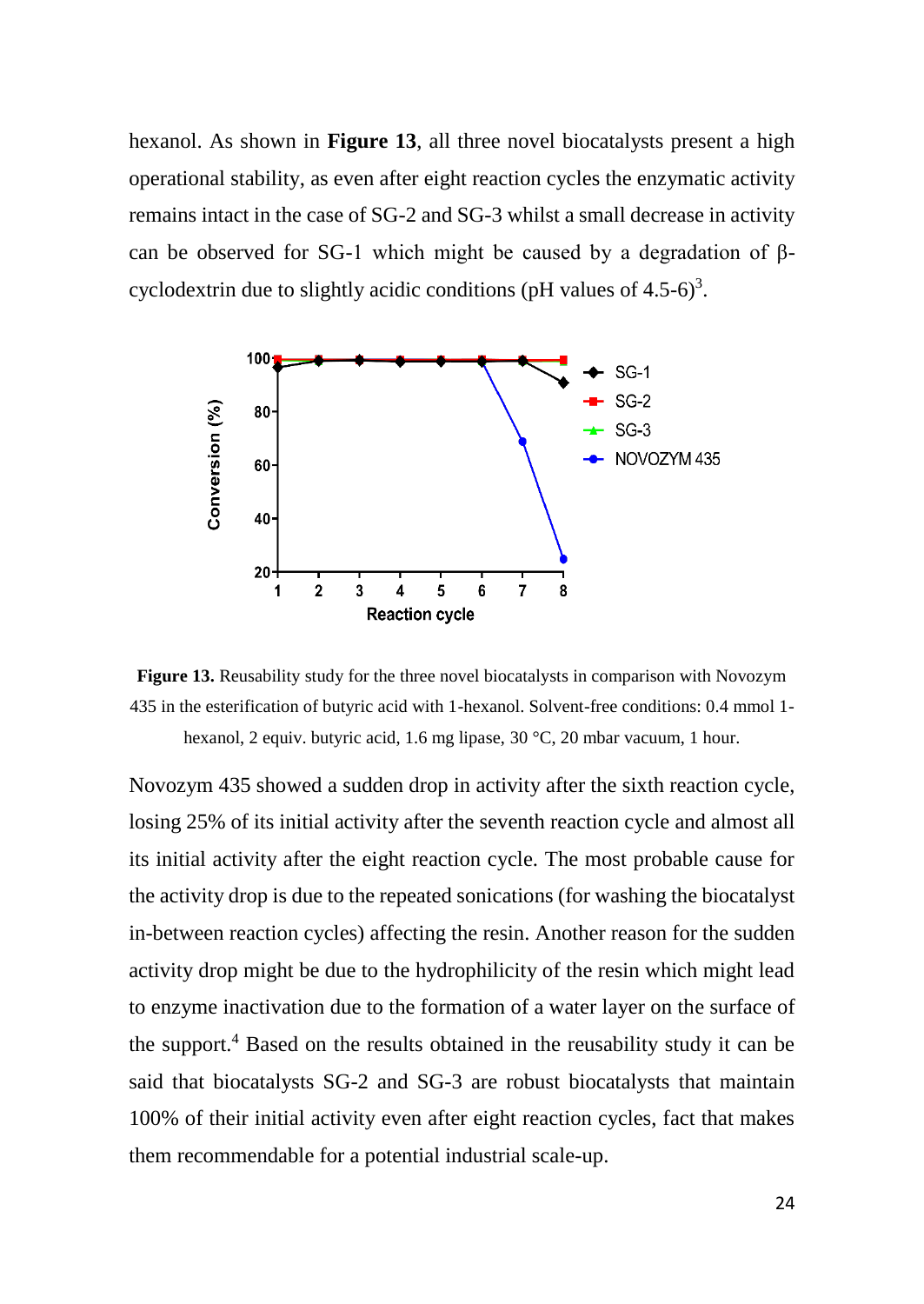### <span id="page-24-0"></span>*4.1.2.2.7. Preparative scale enzymatic esterification of 1-hexanol with butyric and hexanoic acid and sustainability metrics evaluation*

The previously determined optimum reaction conditions on small-scale reactions were successfully applied in two preparative scale direct esterifications of 1 g of 1-hexanol (9.8 mmol) with butyric and hexanoic acid, respectively. The preparative scale reactions were used for the quantitative evaluation of the sustainability metrics for the two procedures. In terms of atom economy both reactions exhibit similar values for this metric, as seen in **Table 3**, but a slight difference can be observed in the value of the atom efficiency values; the higher value that occurs in the case of hexyl hexanoate is due to a slightly higher product yield (98.5% in hexyl hexanoate compared to 97.6% in hexyl butyrate). The process that targets hexyl hexanoate as desired product generates less waste/ kg of product, therefore the environmental factor (*E*-factor) value is slightly smaller compared with the process in which the desired product is hexyl butyrate. However, the *E*-factor values are quite high for both processes and that is due to the removal of the unreacted acids with sodium carbonate. Going further, the use of sodium carbonate for acid neutralization and the use of 2 equivalents excess of acid are also reflected in the high values of mass intensity metric (18.58 kg/kg and 16.07 kg/kg, respectively) with the process in which the desired product is hexyl hexanoate having a closer value for this metric to the ideal case (1 kg/kg). The values for the reaction mass efficiency metric are very similar in both cases again due to using 2 equivalents excess of acid. Based on these results is safe to say, in terms of sustainability, that the newly developed enzymatic procedure for the synthesis of both hexyl butyrate and hexyl hexanoate, respectively, in a SFS is far superior than the previously reported aqueous enzymatic approach for the synthesis of cinnamyl acetate<sup>5</sup>, which is also a short-chain flavor ester.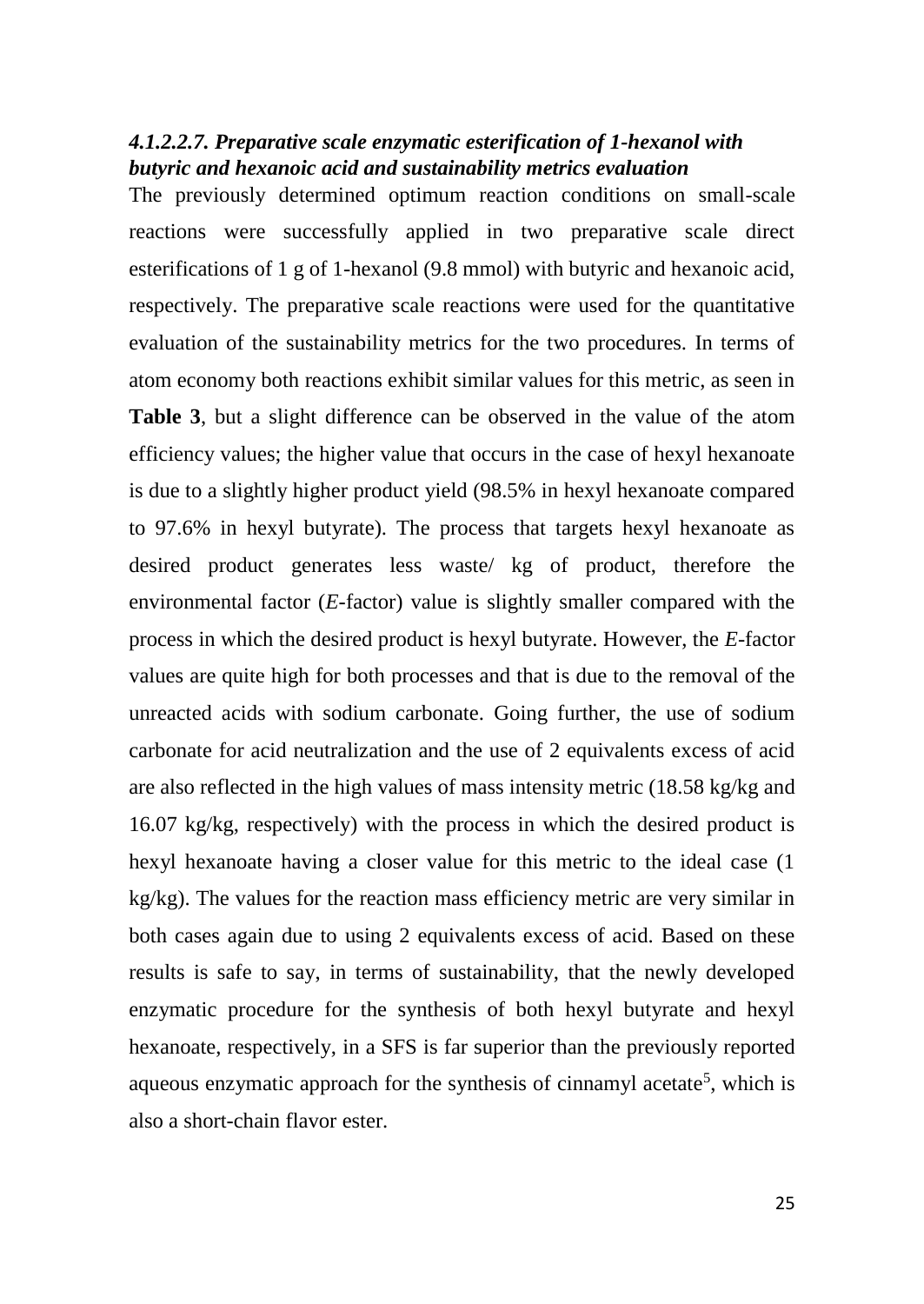# **Table 3.** The sustainability metrics for the enzymatic synthesis of hexyl butyrate and hexyl hexanoate *versus* the aqueous cinnamyl acetate production.

| Sustainability metric           | Product                      |                              |                               |  |  |
|---------------------------------|------------------------------|------------------------------|-------------------------------|--|--|
|                                 | Hexyl but yrate <sup>a</sup> | Hexyl hexanoate <sup>b</sup> | Cinnamyl acetate <sup>c</sup> |  |  |
| E-factor                        | 17.22                        | 14.77                        | 48.07                         |  |  |
| Atom Economy (AE)               | 90.53                        | 91.76                        | 79.27                         |  |  |
| <b>Atom Efficiency</b>          | 88.36                        | 90.38                        | 73.72                         |  |  |
| <b>Mass intensity</b>           | 18.58                        | 16.07                        | 35.48                         |  |  |
| <b>Reaction mass efficiency</b> | 60.07                        | 58.84                        | 34 17                         |  |  |

<sup>a</sup>Enzymatic esterification of butyric acid with 1-hexanol in a SFS; <sup>b</sup>Enzymatic esterification of hexanoic acid with 1-hexanol in a SFS; 'Enzymatic transesterification of cinnamic alcohol with ethyl acetate in aqueous media (phosphate buffer) $5$ .

### <span id="page-25-0"></span>**4.1.2.3. Conclusions**

Seven natural short-chain aroma esters were successfully prepared through a novel enzymatic solvent-free direct esterification catalyzed by three novel biocatalysts containing lipase B from *Candida antarctica* included in a sol-gel matrix which have proven to be active and robust biocatalysts. According to Regulation No. 1334/2008 of the European Parliament and of the Council the flavors obtained using this enzymatic procedure can be classified as "natural" as they are obtained from substrates of natural origin and the process uses an enzyme as catalyst. The superiority of this proposed method is also supported by the evaluation of sustainability metrics in comparison with a previously described enzymatic procedure. To conclude, based on excellent product yields, short reaction time, efficient water removal and simple product isolation this proposed enzymatic approach can be classified as a green and sustainable process- starting materials being available from renewable resources.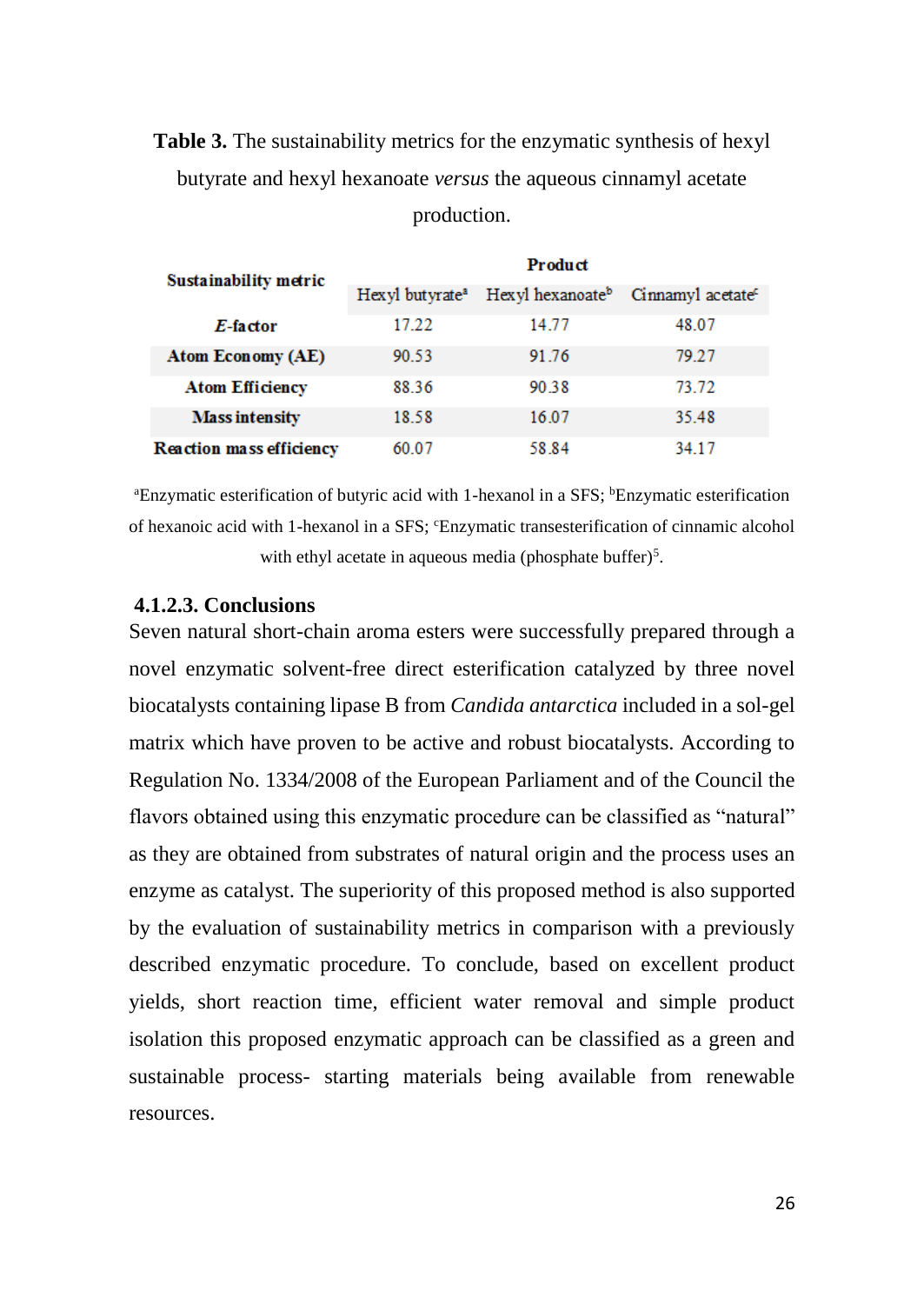# <span id="page-26-0"></span>**4.2. Deep eutectic solvents as additives in the encapsulation of lipase B from** *Candida antarctica*

<span id="page-26-1"></span>**4.2.1. Introduction** (literature data)

### <span id="page-26-2"></span>**4.2.2. Results and discussion**

## <span id="page-26-3"></span>*4.2.2.1. Lipase immobilization by sol-gel entrapment*

Seven biocatalysts were prepared: one without the use of any additive, two using ILs as additives and four biocatalysts using DESs as additives for CaL-B entrapment *via* sol-gel technique. In terms of enzyme loading, the best result was obtained for SG-6 (**Table 4**, entry 2), however in terms of hydrolytic and synthetic activities the best biocatalysts seem to be SG-10 and SG-11 which were prepared by adding ILs (1-methyl-3-octyl-imidazoliumtetrafluoroborate- OMIMBF<sup>4</sup> or 1-ethyl-3-methylimidazolium chloride-EMIC, respectively). SG-7, SG-8 and SG-9 shown promising results (**Table 4**, entries 3-5). Since the aim of this study was to offer alternative additives to ILs added during sol-gel formation, optimization experiments were performed for all prepared biocatalysts, using the acylation of racemic 1-phenylethanol as model reaction.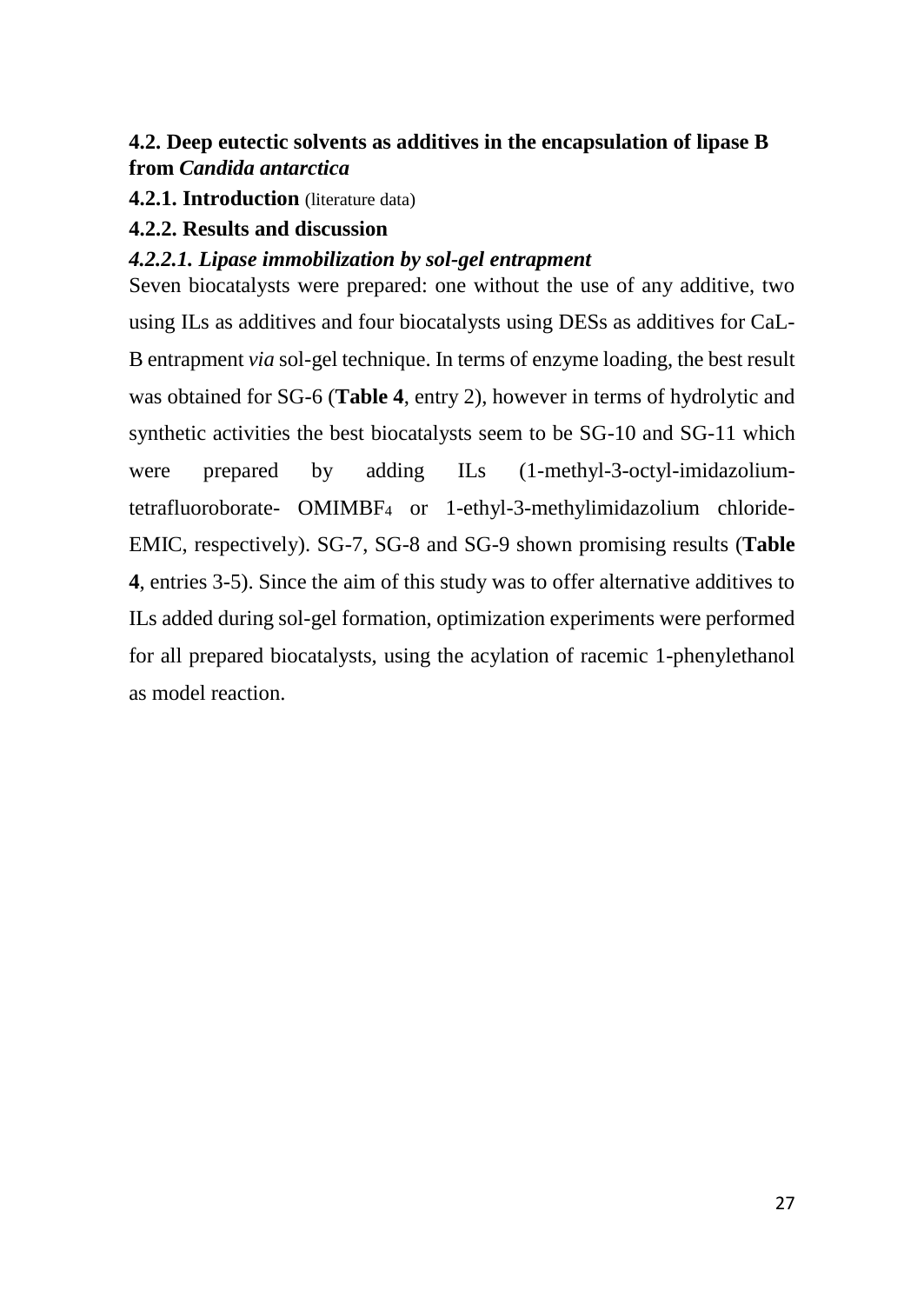**Table 4.** Biocatalysts prepared using a ternary mixture of OTEOS/*n*-PTMOS/TMOS silane precursors. Additives used, enzyme loadings,

|         |                 |                            | Enzyme            |                           |                               |
|---------|-----------------|----------------------------|-------------------|---------------------------|-------------------------------|
| Sol-gel | <b>Additive</b> | loading                    | <b>Hydrolytic</b> | <b>Synthetic activity</b> |                               |
|         | code            |                            | [µgenzyme/mg      | activity [U]              | [mmol/min/g <sub>emym</sub> ] |
|         |                 |                            | biocatalyst]      |                           |                               |
|         | $SG-5$          |                            | $11.3 \pm 2.1$    | $2.76 \pm 0.04$           | $11.72 \pm 0.07$              |
|         |                 | ChCl:Fructose              | $16.0 \pm 1.7$    | $5.10 \pm 0.07$           | $13.06 \pm 0.12$              |
| $SG-6$  |                 | $1:120\%$ H <sub>2</sub> O |                   |                           |                               |
| $SG-7$  |                 | ChCl:Fructose              | $12.3 \pm 0.7$    | $6.49 \pm 0.05$           | $14.42 \pm 0.15$              |
|         |                 | 1:1 30% $H_2O$             |                   |                           |                               |
| $SG-8$  |                 | ChCl:Glycerol              | $15.1 \pm 1.1$    | $5.66 \pm 0.09$           | $13.34 \pm 0.02$              |
|         |                 | 1:2                        |                   |                           |                               |
| $SG-9$  |                 | ChCl: Acetic               | $7.1 \pm 0.3$     | $1.23 \pm 0.11$           | $13.26 \pm 0.08$              |
|         | acid $1:2$      |                            |                   |                           |                               |
|         | $SG-10$         | OMIMBF <sub>4</sub>        | $12.3 \pm 1.3$    | $6.29 \pm 0.08$           | $14.62 \pm 0.12$              |
|         | <b>SG-11</b>    | <b>EMIC</b>                | $8.4 \pm 0.5$     | $9.42 \pm 0.14$           | $15.84 \pm 0.17$              |
|         |                 |                            |                   |                           |                               |

hydrolytic and synthetic activities are presented.

# <span id="page-27-1"></span><span id="page-27-0"></span>*4.2.2.2. Optimization of reaction parameters 4.2.2.2.1. Solvent screening*

Four solvents with different polarities (*n*-hexane, MTBE, DIPE and 2-Methyl-THF) were tested in order to find the optimum solvent for the *O*-acylation of 1-phenylethanol (**Figure 14**). Solvents were chosen based on their high volatility, low boiling points and also the reactants (1-phenylethanol and vinyl acetate) solubility in these solvents. The importance of using an adequate additive during encapsulation is proven in this study as poor conversion values (under 20%) were obtained for SG-5 and SG-8 in *n*-hexane (SG-5 was prepared without an additive and SG-8 contains a DES formed by mixing ChCl with glycerol which may affect the enzyme's activity in organic solvents), whereas for the other biocatalysts excellent results were obtained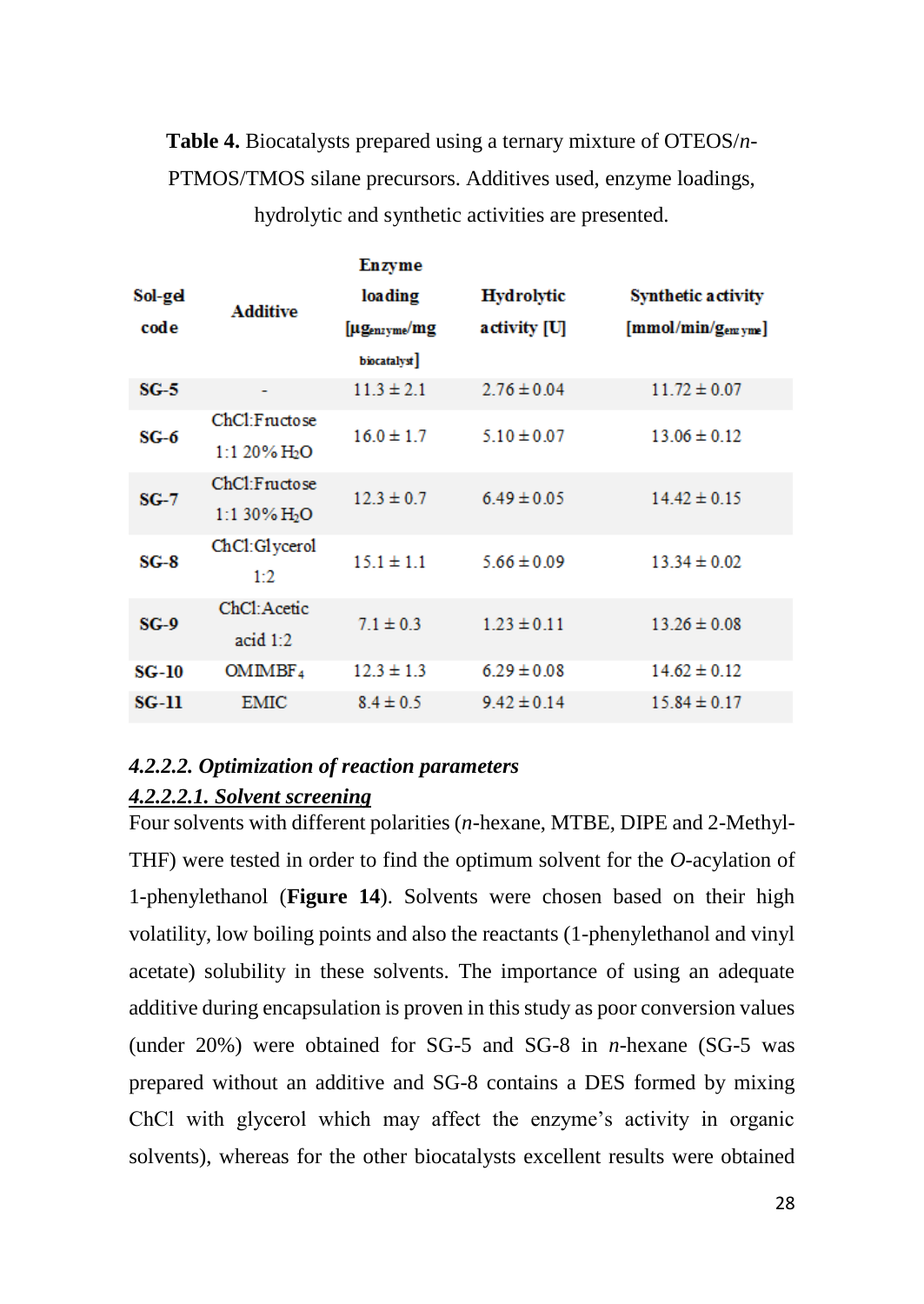(conversion values of over 40%). Good conversion values were also obtained for the reactions in which MTBE and DIPE were used as solvents, however almost no enzyme activity was detected when 2-Methyl-THF was used as solvent. Based on the obtained results, *n*-hexane was chosen as optimal solvent and biocatalysts SG-1 and SG-4 were dropped from further optimizations.



**Figure 14.** Solvent screening for the transesterification of racemic 1-phenylethanol. Reaction conditions: 1.5 mL glass vial, 8 μmol racemic 1-phenylethanol, 2 equiv. vinyl acetate, 25 μg lipase, 500 μL solvent, 3 hours, 40 °C, 1000 rpm.

#### <span id="page-28-0"></span>*4.2.2.2.2. Substrate: enzyme weight ratio*

The next step in process optimization consisted in evaluating the influence of the substrate: enzyme *ratio* (w/w %). The enzyme load of a process is a very important parameter as a higher enzyme loading leads to a greater number of enzyme molecules being present to transform the substrate and it directly influences the overall conversion of the reaction. As shown in **Figure 15**, the highest substrate conversion was observed when working with a 20:1 substrate: enzyme *ratio* (w/w %), whilst lower conversion values were obtained with a substrate: enzyme weight *ratio* of 100:1, therefore the optimum substrate: enzyme *ratio* (w/w %) was chosen to be 20:1.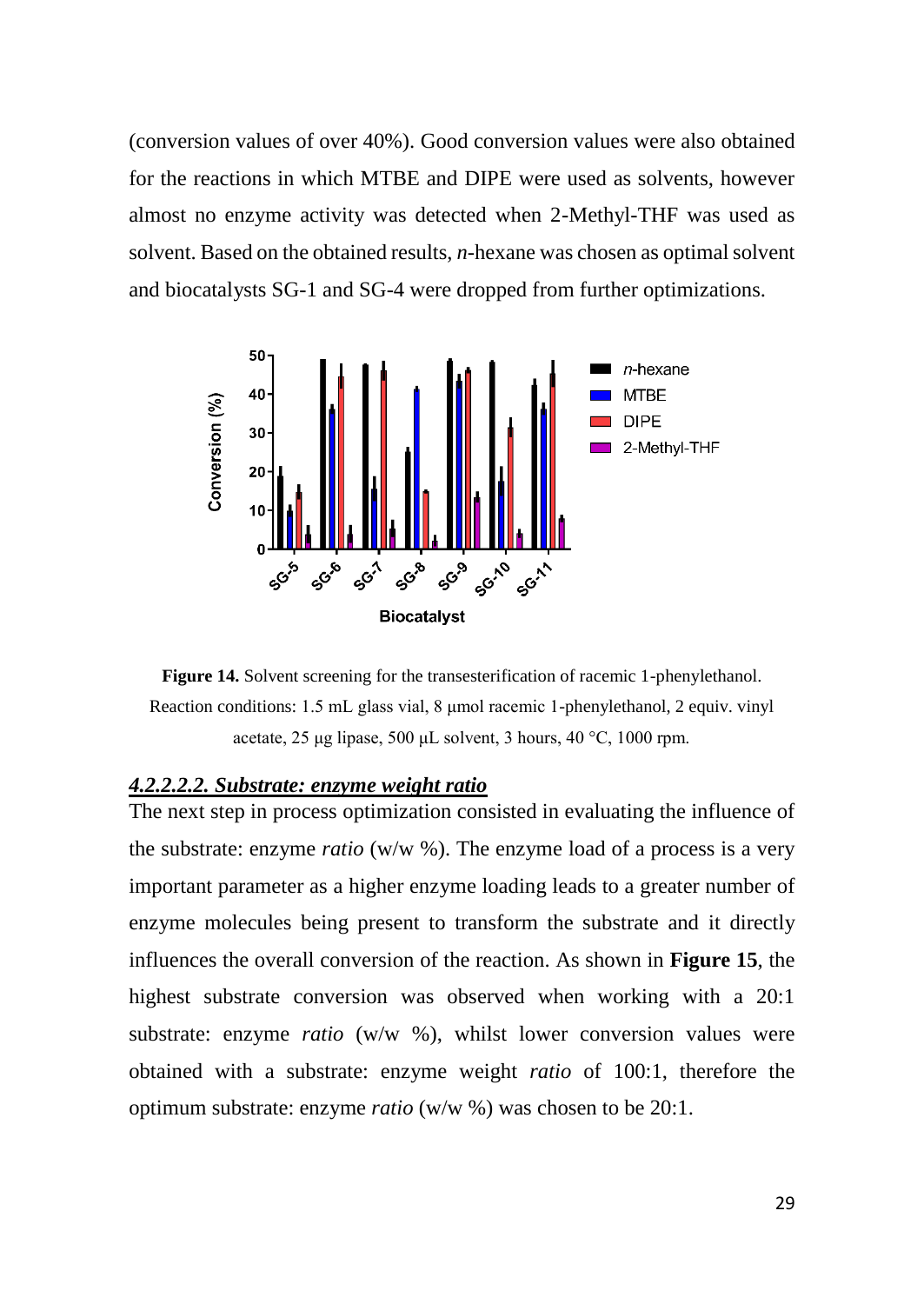

**Figure 15.** Substrate: enzyme *ratio* (w/w %) screening. Reaction conditions: 1.5 mL glass vial, 16 μmol racemic 1-phenylethanol, 2 equiv. vinyl acetate, 1 mL *n*-hexane, 40 °C, 1000 rpm, 3 hours.

## <span id="page-29-0"></span>*4.2.2.2.3. Substrate: acyl donor molar ratio screening*

Substrate: acyl donor molar *ratio* is an important parameter of a bioprocess that can significantly influence the rate of a reaction. In order to establish the influence of this parameter over the transformation of 1-phenylethanol four molar *ratio*s were tested (1:1, 1:2, 1:3 and 1:4, as seen in **Figure 16**).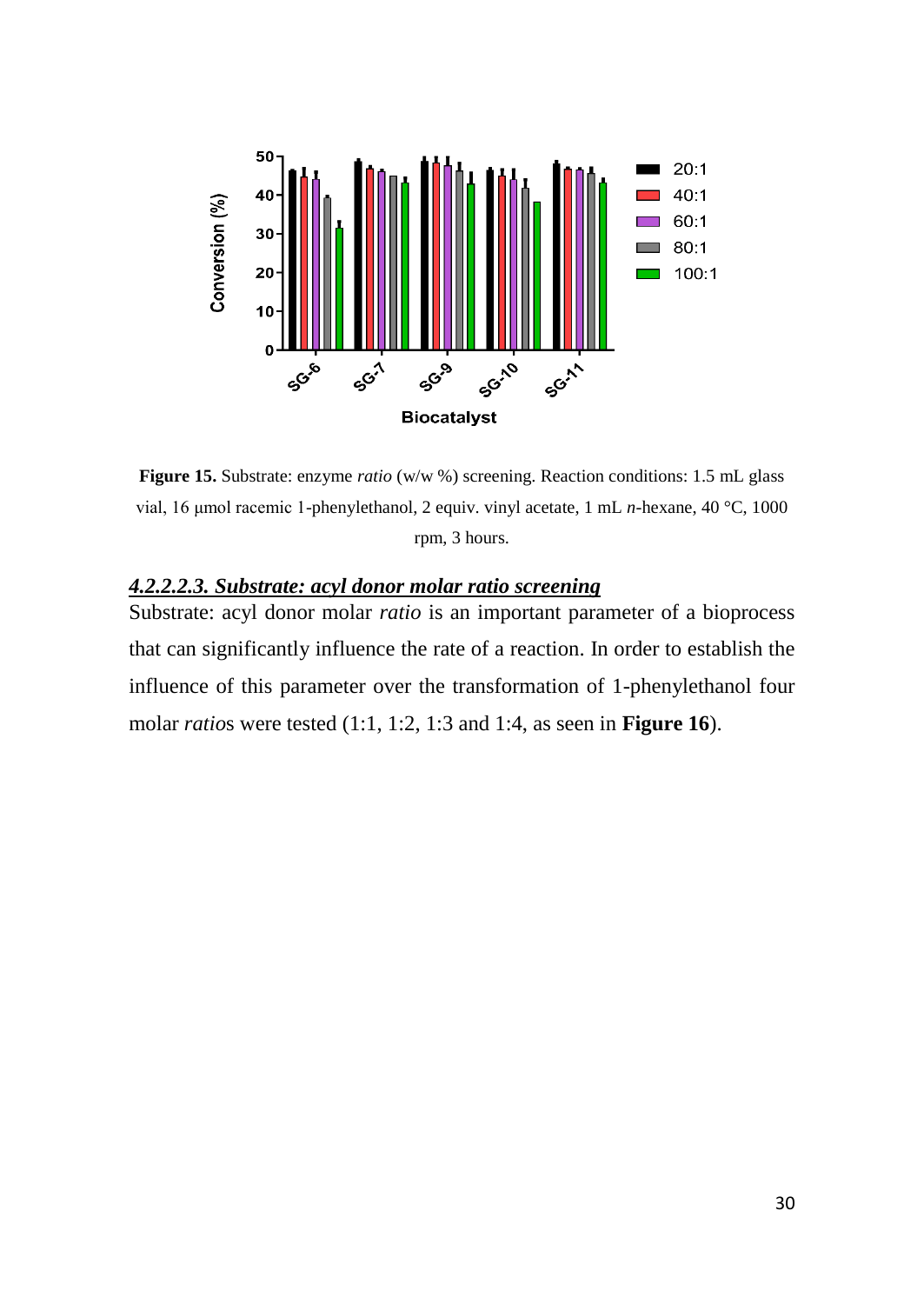

**Figure 16.** Influence of different substrate: acyl donor *ratio*s (mol/mol %) over the transesterification of racemic 1-phenylethanol. Reaction conditions: 1.5 mL glass vial, 16 μmol racemic 1-phenylethanol, 1 mL *n*-hexane, 100 μg lipase, 40 °C, 1000 rpm, 3 hours.

The best results were obtained when using a substrate: acyl donor *ratio* (mol/mol %) of 1:2 (~40 % conversion) and a further increase in acyl donor quantity (up to 4 equiv.) didn't lead to a significant improvement of the conversion values for the reactions mediated by SG-7 and SG-10, who were the most active in these conditions. Due to being less active in these conditions, SG-6, SG-9 and SG-11 were dropped from further optimizations and a substrate: acyl donor molar *ratio* of 1:2 was chosen as optimal for the two remaining biocatalysts (SG-7 and SG-10).

#### <span id="page-30-0"></span>*4.2.2.2.4. Temperature screening*

SG-7 and SG-10 were tested at different temperatures using the previously determined optimal conditions in order to establish the influence of the reaction medium temperature over the reaction conversion.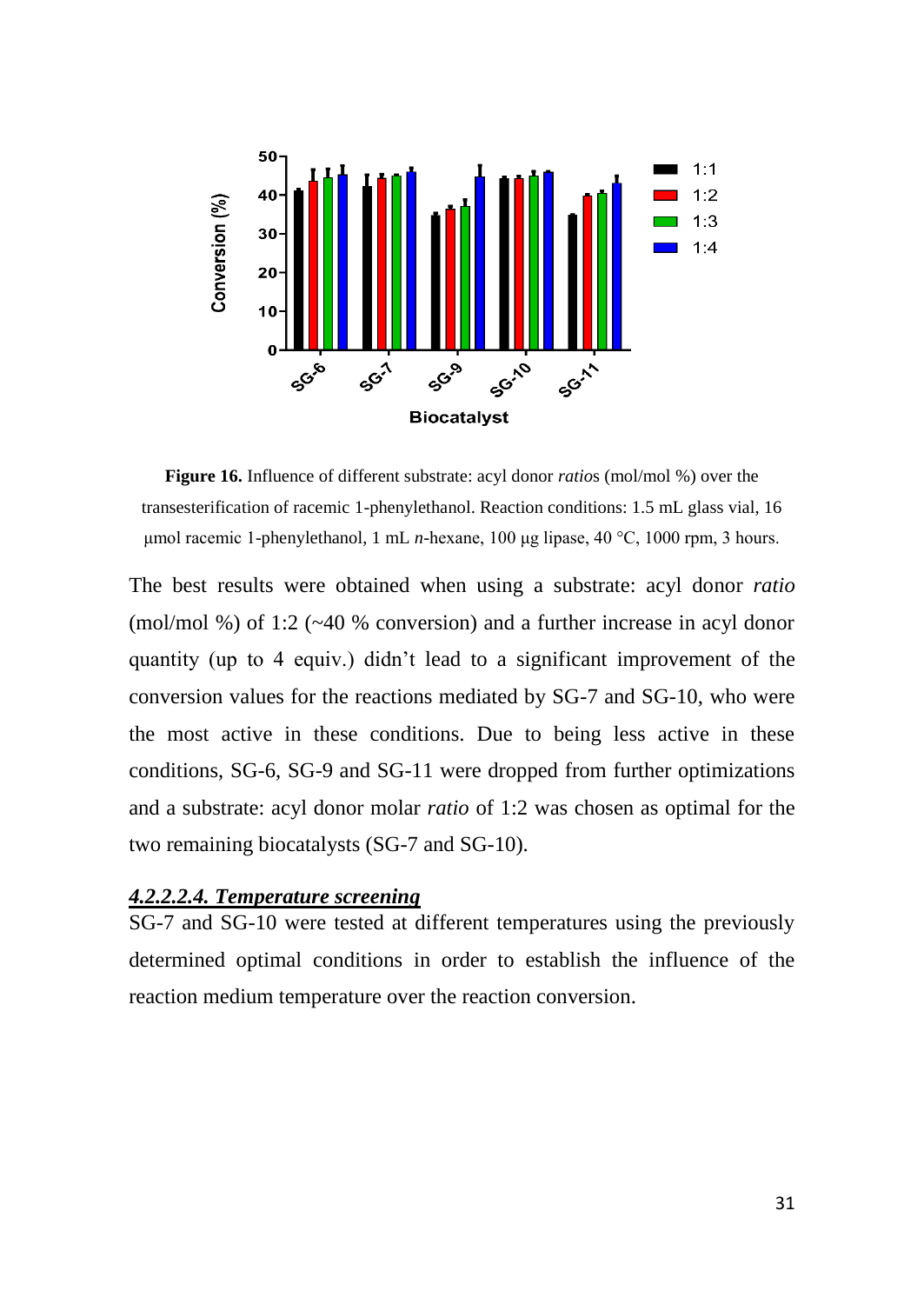

**Figure 17.** Temperature screening in the acylation of racemic 1-phenylethanol with vinyl acetate at different temperatures (30, 40, 50 and 60 °C). Reaction conditions: 1.5 mL glass vial, 16 μmol racemic 1-phenylethanol, 2 equiv. vinyl acetate, 100 μg CaL-B, 1 mL *n*hexane, 1000 rpm, 3 hours.

As shown in **Figure 17** excellent conversion value (~50%) was obtained after 3 hours in the reaction catalyzed by SG-7 at 30 °C. In the meantime, the reaction catalyzed by SG-10 yielded a lower conversion value (~40%) after 3 hours at 30 °C and also a high standard deviation can be observed. The lower conversion value and low reproducibility for SG-10 at 30 °C is likely a consequence of the higher viscosity of the used additive (OMIMBF4) at lower temperatures, since when tested at higher temperatures SG-10 reaches higher product yields in comparison with SG-7 in the same conditions. Considering the economic feasibility, materials price and energy consumption, SG-7 was chosen as the optimum biocatalyst for the optimized process and SG-10 was dropped from further optimization.

#### <span id="page-31-0"></span>*4.2.2.2.5. Acyl donor screening*

The best performing biocatalyst (SG-7) was further tested in the transesterification of racemic 1-phenylethanol with different activated esters with increased alkyl chain length acting as acyl donors (vinyl acetate, vinyl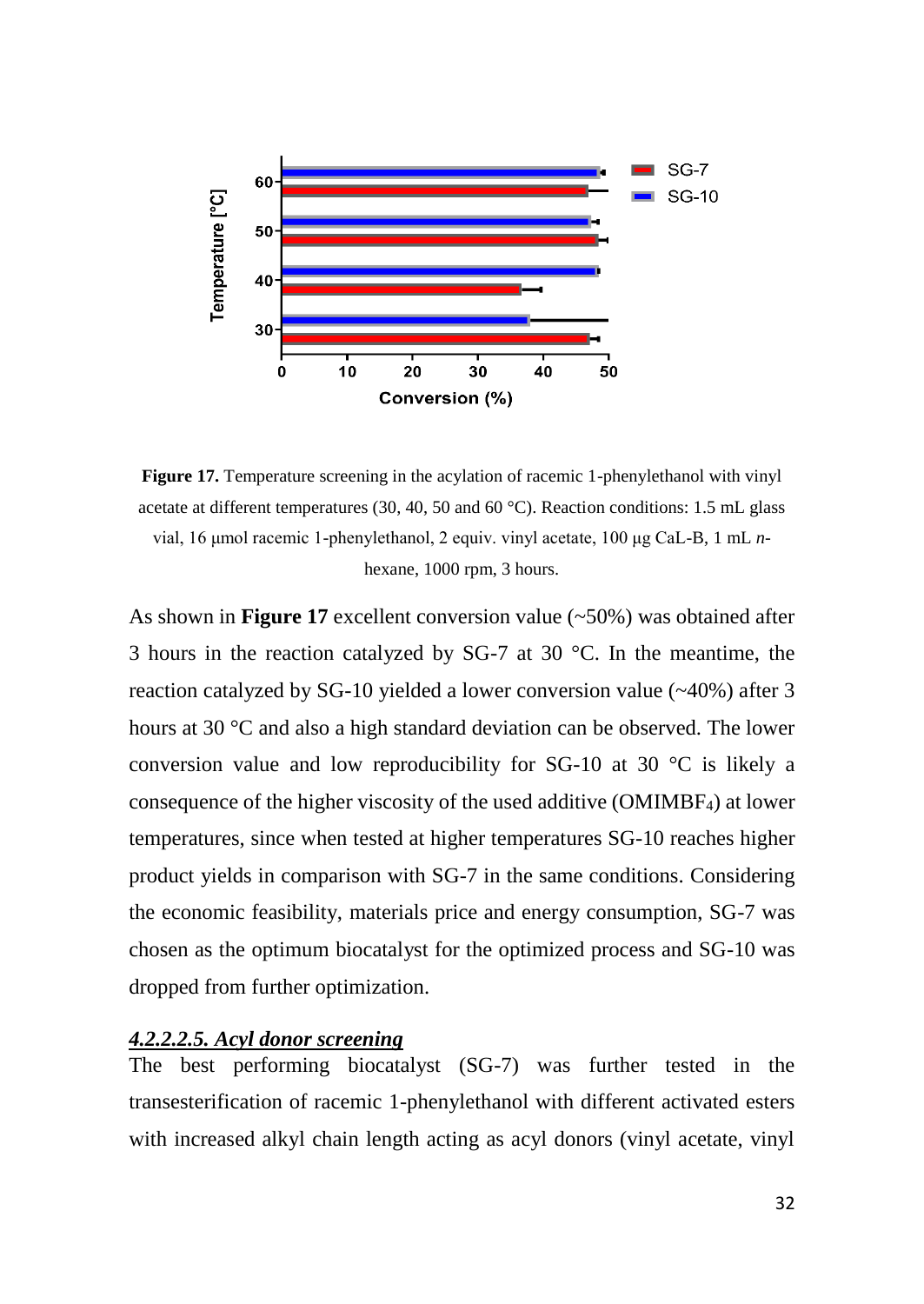propionate and vinyl decanoate) in the optimal conditions and the evolution of the reactions conversion was monitored for 4 hours, with the results presented in **Figure 18**.



**Figure 18.** Time course of the transesterification of racemic 1-phenylethanol mediated by SG-7 using different acyl donors. Reaction conditions: 1.5 mL glass vial, 16 μmol racemic 1-phenylethanol, 2 equiv. vinyl ester, 100 μg lipase (SG-7), 1000 rpm, 30 °C.

The time profile of the transesterification of racemic 1-phenylethanol with different vinyl esters mediated by SG-7 shows that although the difference is not significant the reaction in which vinyl acetate acted as acyl donor delivered the best conversion values at all time-points, which shows that the reaction rate is dependent on the carbon-chain length of the vinyl ester. As result, vinyl acetate was selected as optimal acyl donor for further optimization steps.

#### <span id="page-32-0"></span>*4.2.2.3. Reusability studies*

The operational stability of the biocatalyst is a very important parameter of a newly developed bioprocess as it is necessary for the biocatalyst to present high operational stability for the novel bioprocess to even be considered as a suitable replacement for a classic synthesis method applied at industrial level. For this, the recyclability of SG-7 was evaluated as presented in **Figure 19**.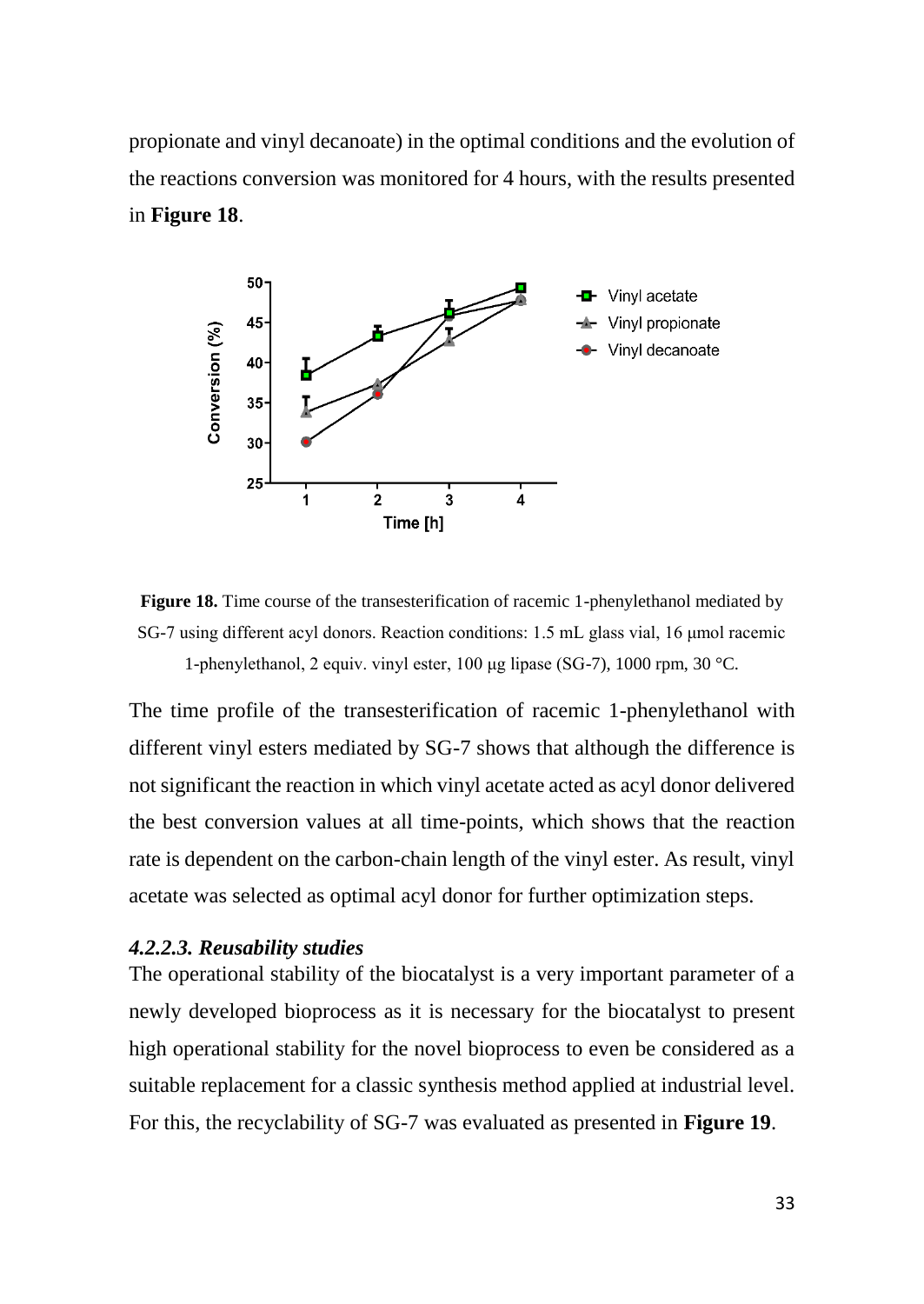

**Figure 19.** Evaluation of the recyclability of SG-7 in optimum conditions. Reaction conditions: 1.5 mL glass vial, 16 μmol racemic 1-phenylethanol, 2 equiv. vinyl acetate, 1 mL *n*-hexane, 100 μg CaL-B, 1000 rpm, 30 °C, 4 hours/ reaction cycle.

The novel prepared biocatalyst using a DES as additive (SG-7) presents high operational stability as it maintains ~85% of its initial activity even after eight reaction cycles. Based on the obtained results up to this point, SG-7 should be considered a viable candidate for the resolution of racemic 1-phenylethanol or other structurally similar compounds at industrial level.

#### <span id="page-33-0"></span>*4.2.2.4. Substrate concentration screening in optimum conditions*

In order to increase the productivity of the developed process the substrate concentration was continuously increased until a drop in enzyme activity was observed, as presented in **Figure 20**.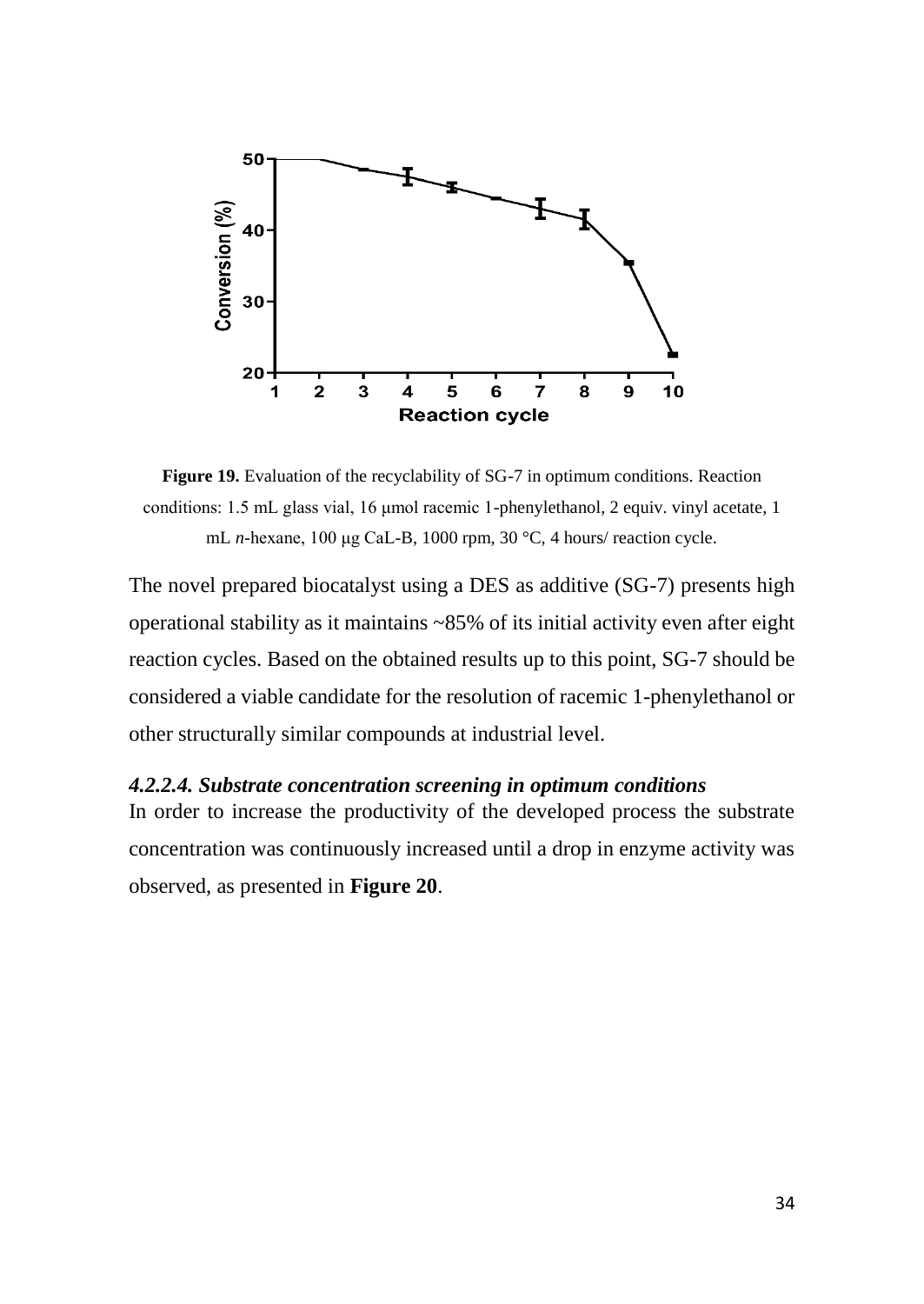

**Figure 20.** Substrate concentration screening for the transesterification of racemic 1 phenylethanol. Reaction conditions: 1.5 mL glass vial, 25-750 mM racemic 1-phenylethanol, 2 equiv. vinyl acetate, 1 mL *n*-hexane, 150-4500 μg CaL-B, 30 °C, 1000 rpm, 4 hours.

The obtained results show that a substrate concentration of 100 mM delivered excellent results (conversion of ~47%) and that a further increase of substrate concentration (250-750 mM) leads to a decrease in conversion (from ~47% at 100 mM to <30% at 750 mM initial 1-phenylethanol). Based on the obtained results the optimum substrate concentration was chosen as 100 mM in order to achieve maximum productivity of the developed process.

### <span id="page-34-0"></span>*4.2.2.5. Synergic effect of additives in case of the optimum biocatalyst*

The DES composed of ChCl and fructose has proven to be an efficient additive as SG-7 delivered excellent results in the transesterification of racemic 1 phenylethanol with vinyl acetate. In order to check if the high activity of the obtained biocatalyst is due to the DES's effect or is due to the action of a single component of said DES 3 additional biocatalysts containing CaL-B were prepared as follows: SG-71 with an aqueous solution of ChCl, SG-72 with an aqueous solution of fructose and SG-73 was prepared by adding an aqueous solution of ChCl and an aqueous solution of fructose (in a volumetric *ratio* of 1:1). The obtained biocatalysts were tested in the transesterification of racemic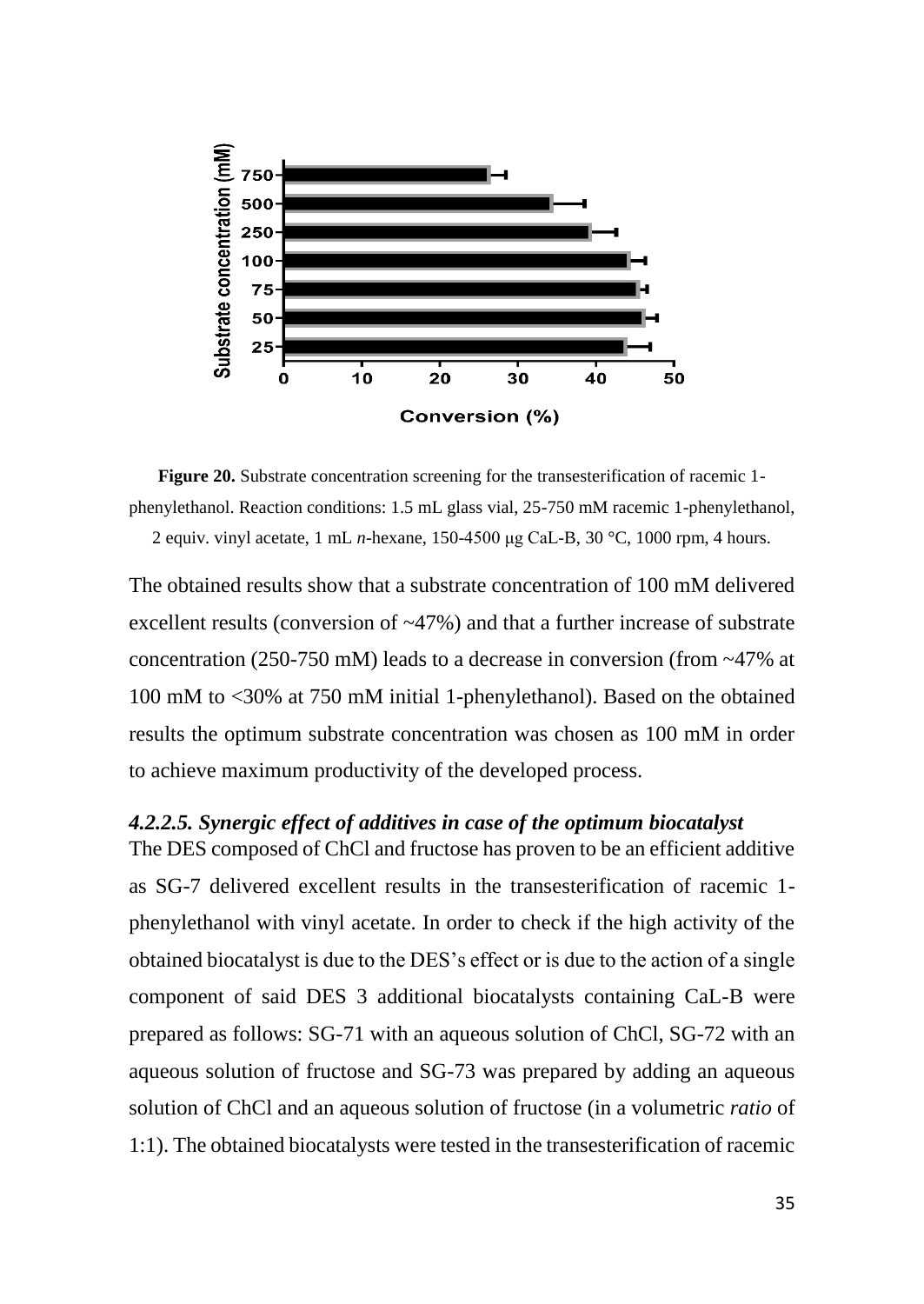1-phenylethanol with vinyl acetate using the previously determined optimal conditions in comparison with SG-7.



**Figure 21.** Evaluation of the synergic effect. Reaction conditions: 1.5 mL glass vial, 100 mM racemic 1-phenylethanol, 2 equiv. vinyl acetate, 610.5 μg CaL-B, 1 mL *n*-hexane, 1000 rpm, 30 °C, 4 hours.

Almost maximum conversion was achieved for the reaction catalyzed by SG-7 which was prepared using a DES as additive, whilst the lowest conversion value  $(-35%)$  was achieved for the reaction catalyzed by SG-73, which was obtained by adding a mixture of ChCl and fructose solutions (1:1 volumetric *ratio*). The concern that only one component of the DES increased the enzyme's activity was eliminated when it was observed that the conversion values in case of the reactions mediated by SG-71 and SG-72 (in which separate components of the DES were used) were lower than the conversion value of the transesterification of racemic 1-phenylethanol mediated by SG-7. Based on the obtained results it can be said that the use of DESs as additives to lipase encapsulation *via* sol-gel technique is justified as it positively affects the enzyme's activity and stability.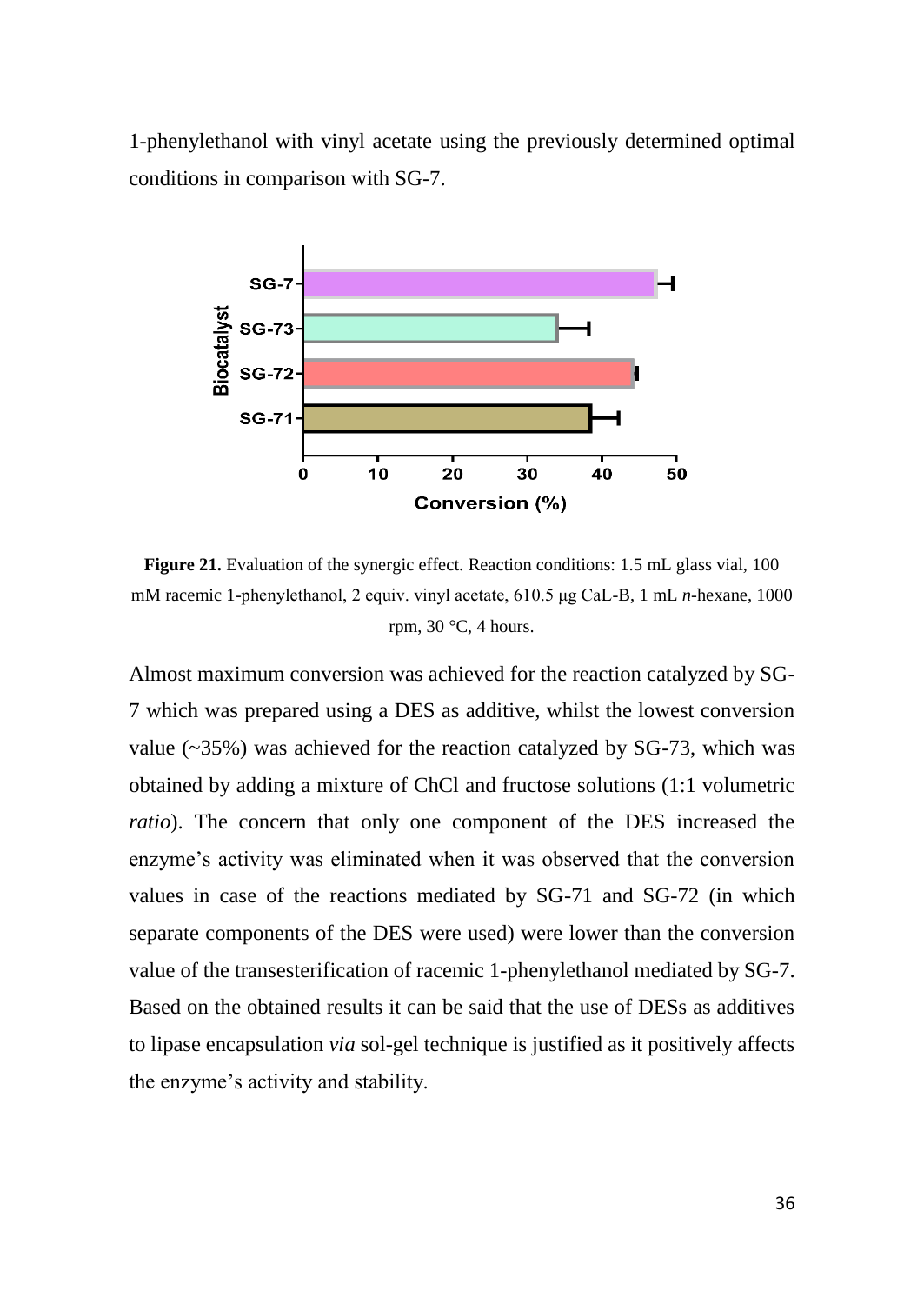### <span id="page-36-0"></span>*4.2.2.6. Expanding the substrate domain of the optimum biocatalyst*

After process optimization was performed using the transesterification of racemic 1-phenylethanol with vinyl acetate as model reaction the optimum biocatalyst's performance was tested for the acylation of nine other alcohols, all with industrial relevance, as described in **Table 5**.

**Table 5.** Results obtained for the acylation of several alcohols with vinyl acetate mediated by SG-7.

| <b>Substrate</b><br>code | <b>Substrate name</b>                                | <b>Substrate</b><br>structure | <b>Substrate</b><br>enantiomeric<br>excess [%] | Product<br>enantiomeric<br>excess [%] | Conversio<br>n [%] |
|--------------------------|------------------------------------------------------|-------------------------------|------------------------------------------------|---------------------------------------|--------------------|
| A                        | $1 -$<br>(benzo[b]thiophen-<br>2-yl)ethan-1-ol       |                               | 99.9                                           | 99.9                                  | 50                 |
| в                        | 1-(10-butyl-10H-<br>phenothiazin-2-<br>yl)ethan-1-ol | oн                            | 99.9                                           | 99.9                                  | 50                 |
| $\mathbf C$              | benzyl alcohol                                       | OН                            | <b>NAP</b>                                     | <b>NAP</b>                            | 99.9               |
| D                        | $(4 -$<br>methoxyphenyl)me<br>thanol                 | OH                            | <b>NAP</b>                                     | <b>NAP</b>                            | 99.9               |
| E                        | 3-phenylpop-2-en-<br>$1-01$                          | ٥H                            | <b>NAP</b>                                     | <b>NAP</b>                            | 99.9               |
| F                        | 1-pentanol                                           | HO                            | <b>NAP</b>                                     | <b>NAP</b>                            | 99.9               |
| G                        | 1-hexanol                                            |                               | <b>NAP</b>                                     | <b>NAP</b>                            | 99.9               |
| н                        | 1-octanol                                            |                               | <b>NAP</b>                                     | <b>NAP</b>                            | 99.9               |
| I                        | 1-dodecanol                                          |                               | <b>NAP</b>                                     | <b>NAP</b>                            | 99.9               |

\*NAP- not applicable. Reaction conditions: 100 mM substrate, 2 equiv. vinyl acetate, 1 mL *n*-hexane, 1000 rpm, 30 °C, 4 hours. SG-7 was added in each case in order to respect the optimum *ratio* of 20:1 (w/w %) between substrate and enzyme.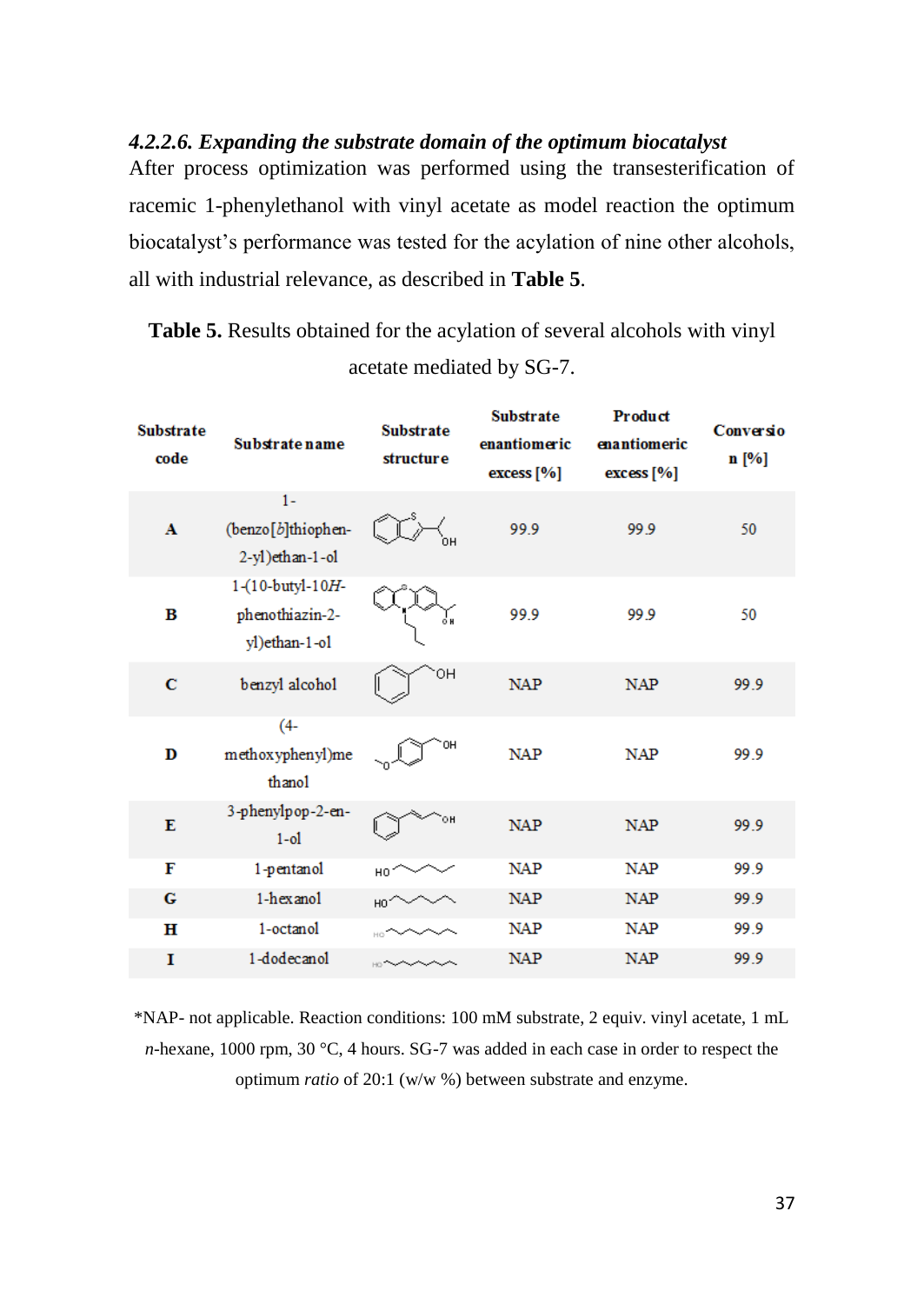Excellent results were obtained for the transformation of all tested substrates (**A**-**I** in **Table 5**) mediated by SG-7. Enantiopure products (product enantiomeric excess >99%) were obtained with maximum conversion values (50%) starting from compounds **A** and **B**, whilst compounds **C**-**I** were efficiently acylated with almost quantitative conversions (>99%). The versatility and stability of the novel biocatalyst SG-7 recommends it for a potential industrial production and application.

#### <span id="page-37-0"></span>**4.2.3. Conclusions**

In this chapter of the thesis the novel use of DESs as additives in the encapsulation of CaL-B *via* sol-gel technique was discussed. Using the optimum DES, a mixture of ChCl:Fructose 1:1 (mol/mol % as a 30% aqueous solution), an efficient, stable, versatile and active biocatalyst (SG-7) was prepared and compared with similar biocatalysts prepared by using the more popular ILs as additives. The optimum biocatalyst was used for the efficient EKR of racemic 1-phenylethanol through transesterification with vinyl acetate. Using the optimal reaction conditions the best performing biocatalyst was able to efficiently transform nine other alcohols with industrial relevance, making SG-7 production suitable for a potential industrial scale-up.

# <span id="page-37-1"></span>**Chapter 5. Experimental section** (experimental data)

#### <span id="page-37-2"></span>**Chapter 6. General conclusion**

In this thesis the successful immobilization of CaL-B by entrapment in tailored sol-gel matrices was employed and the obtained biocatalysts were used mainly for the enzymatic synthesis of aroma esters. An enzymatic procedure for anisyl propionate synthesis was successfully optimized which can produce the desired ester with 90% yield starting from a substrate concentration of 1 M in just 6 hours, which is the first reported efficient enzymatic synthesis of anisyl propionate.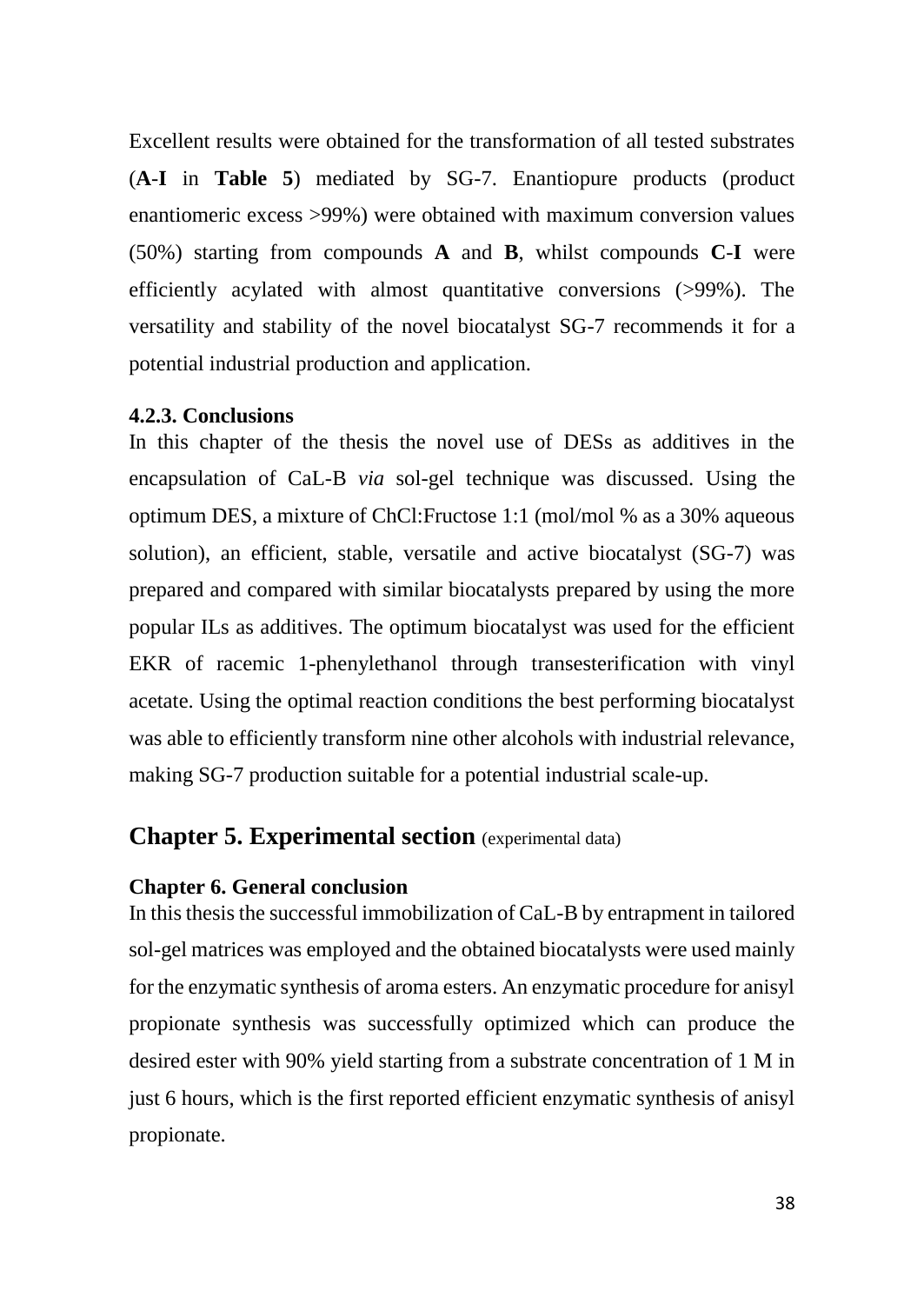The immobilization of CaL-B in tailored sol-gel matrices in the presence of poly-hydroxy compounds (as additives) has proven to be an efficient encapsulation method as the obtained biocatalysts were used for the successful synthesis of seven natural short-chain aroma esters. Based on the obtained results after process optimization the desired products can be obtained with excellent yields in short time (1 hour) and are easy to isolate from the reaction medium, therefore the proposed process is a strong candidate for a potential industrial scale-up and it also can be considered a green and sustainable process (supported by the evaluation of green metrics).

The novel use of DESs as additives in the encapsulation of CaL-B *via* the solgel technique was also described in this thesis. A mixture of ChCl: Fructose in 1:1 molar *ratio* (as a 30% aqueous solution) was used to prepare an efficient and stable biocatalyst that was successfully applied for the EKR of racemic 1 phenylethanol. Using the previously determined optimal conditions the mentioned biocatalyst (SG-7) was successfully applied in the acylation of nine other alcohols with industrial relevance. This was the first application of DESs as additives for the CaL-B encapsulation in sol-gel matrices, which opens the road for further research on this subject.